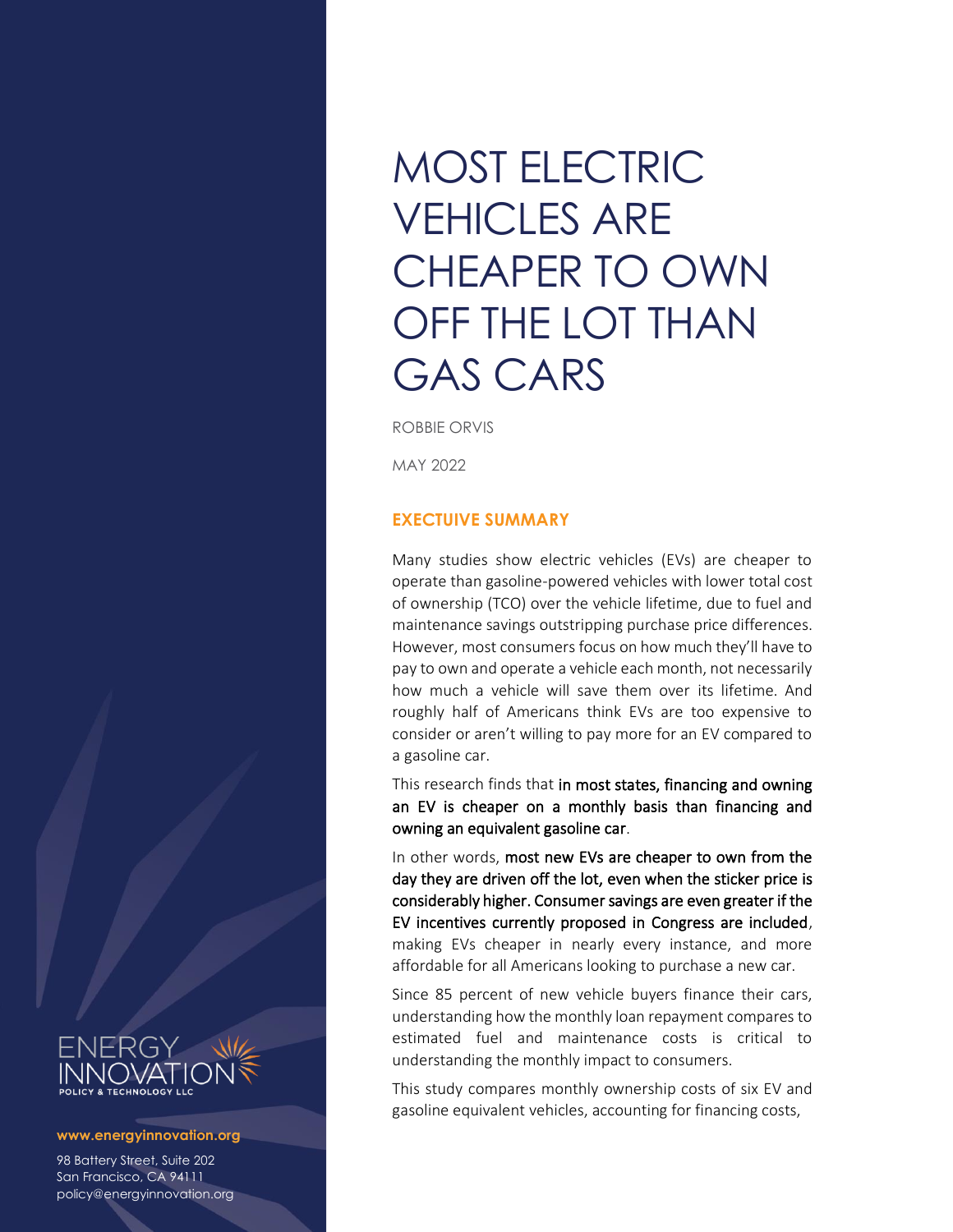state taxes and fees, state and federal rebates and tax credits, fuel costs, maintenance costs, and insurance costs. For two of the vehicle comparisons we evaluated, the Hyundai Kona SEL and the Ford F-150, the EV version was cheaper to own per month in *every single state*.

For several others, including the Volvo XC40, the Nissan Leaf (compared to the Nissan Versa), and the Hyundai Kona Limited, it was cheaper to own the EV version in about half of states. Where those models did cost more, it was often by less than \$15 per month. For one model, the Kia Niro, the EV was only cheaper in a handful of states, due largely to the fact that the hybrid gasoline version achieves 50 miles per gallon.

While monthly EVs costs during loan repayment are lower in many states, savings grow dramatically after the loan is repaid, with nearly every state-vehicle comparison showing significant monthly cost savings, in line with other studies. Our modeling finds that TCO is significantly lower for EVs than for gasoline cars, with owners saving on average \$6,000 over the vehicle's lifetime. Though we did not explicitly look at the used car market, used cars have a lower purchase price (though higher financing rates), and cost savings are likely to be even more advantageous for EVs, especially if Congress passes a used EV tax credit.

These monthly savings are contingent on the existing \$7,500 federal EV tax credit. Without this tax credit, most models are no longer cheaper during the loan repayment period (even though operating costs and TCO remain lower than for gasoline cars). Notably, two of the vehicle manufacturers we evaluated in this study, Ford and Nissan, will likely exceed the federal tax credit cap of 200,000 EV sales this year, meaning the tax credit will unlikely last at current levels beyond 2022 without a modification to current policy.

Our modeling shows that increasing the tax credit amount as currently proposed in Congress, significantly improve EV ownership economics, with a \$10,000 tax credit making EVs cheaper in nearly every statevehicle comparison. The tax credits take on even greater significance if gas prices decline, because the operating cost difference will shrink. These findings underscore why Congress must pass an extended and expanded EV tax credit in the coming months, or risk backsliding on EV deployment and consumer savings.

## **INTRODUCTION**

EVs are an increasingly economic choice for consumers worried about pain at the pump. Many studies show EVs can save owners thousands of dollars relative to gasoline vehicle equivalents over a vehicle's lifetime.<sup>1,2,3,4,5,6</sup> TCO are considerably lower due to fuel and maintenance savings from driving an EV relative to a gasoline vehicle. Fuel savings accrue because EVs are two to four times more efficient than gasoline vehicles, so driving the same distance costs considerably less, and have fewer moving parts requiring less maintenance than gasoline vehicles. Indeed, numerous studies demonstrate considerable operational savings from driving an EV.

Despite these savings, customers may be dissuaded from purchasing an EV because of higher upfront costs (though upfront EV costs, despite near-term supply chain challenges, are expected to reach price parity with gasoline vehicles in the mid-2020s)<sup>7</sup>, especially when state and federal rebates and tax credits are not clearly articulated to potential consumers. This sticker shock may discourage consumers from purchasing EVs, even when it is in their economic interest, given that TCO and operating costs are consistently lower for EVs than gasoline cars: A Cox Automotive study found that 51 percent of Americans believe EVs are "too expensive to seriously consider,"<sup>8</sup> and nearly half of Americans aren't willing to pay more for an EV than a gasoline car. $9$ 

However, while EVs have higher upfront prices today than comparable gasoline cars, very few people pay for their new cars upfront: More than 85 percent of new vehicle purchases are financed,<sup>10</sup> creating a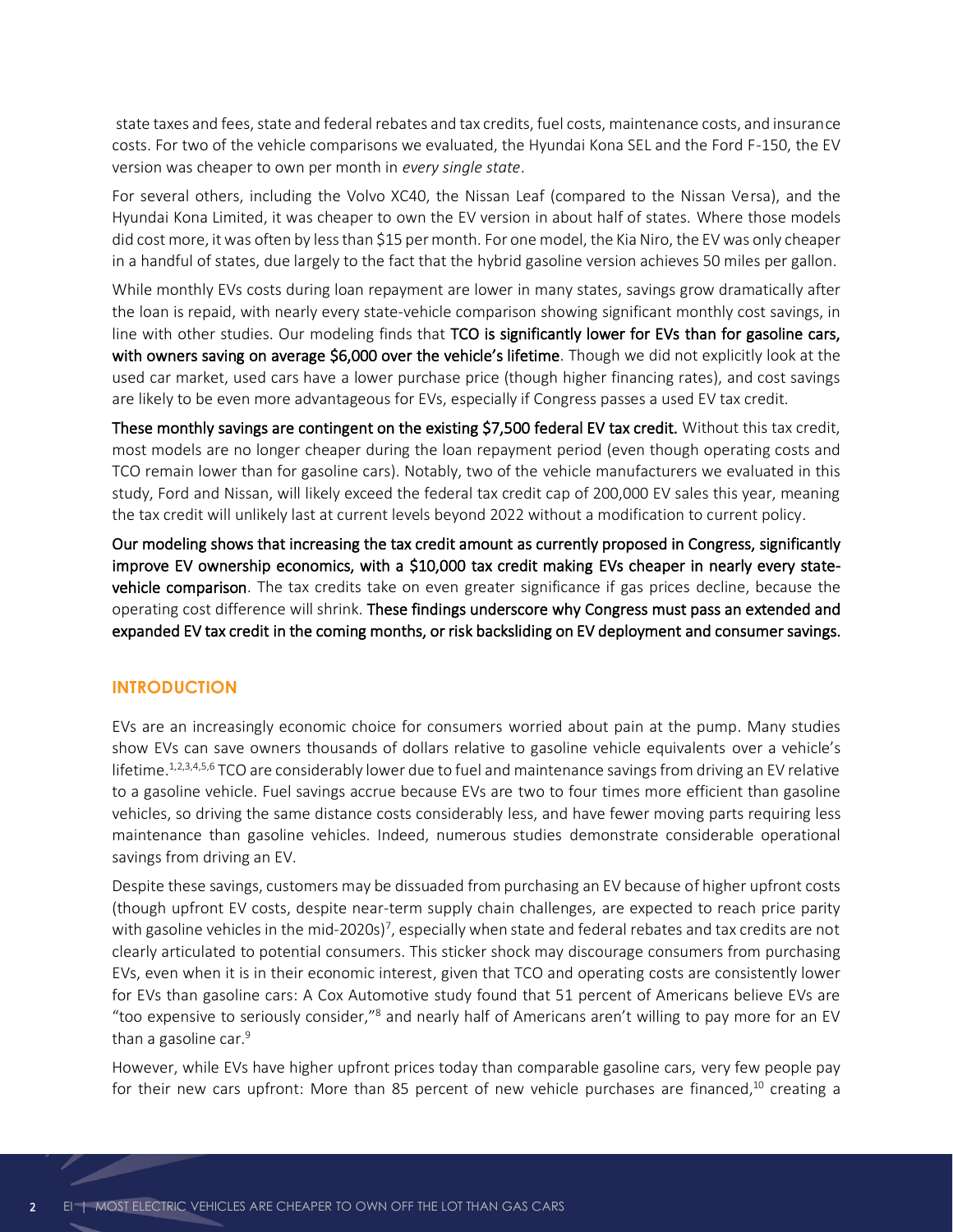payment stream over several years (six years is the most common lease term). <sup>11</sup> Ultimately, consumers are focused on how much their monthly costs will change as a result of a new vehicle purchase. TCO and operational savings are often too intangible to overcome concerns about upfront purchase price differences.

This study evaluates monthly ownership costs of EVs compared to gasoline vehicle equivalents, including the cost of paying back vehicle financing. We include financing costs, taxes, rebates and tax credits, state fees, fuel costs, maintenance costs, and insurance costs. We selected six different EV-gasoline comparisons, identifying vehicles that are as similar as possible. This is challenging as many base EV models have more advanced features than equivalent base gasoline models. More information on the selected vehicles and methodology used to estimate monthly vehicle ownership costs is discussed below.

## **METHODOLOGY**

We estimate the monthly and annual vehicle ownership costs over the loan repayment period to evaluate monthly EV ownership costs when the vehicle is purchased. We include purchase, financing, insurance, fuel, and maintenance costs, as well as state rebates and federal tax credits.

### **Vehicle Purchase Costs**

We collected data on vehicle prices from manufacturer websites for six gasoline vehicles and six EVs, for six direct comparisons. We selected models reflecting the range of vehicle types on the market (e.g., compact, crossover, pickup, and SUV). Base model EVs often have more features than comparative base model gasoline cars. We assessed model variants to identify the closest comparison between gasoline and electric versions of vehicles with the closest matching set of features.

| <b>EPA Size Class</b>         | <b>Gasoline Model</b>                | <b>MSRP</b> | <b>EV Model</b>                  | <b>MSRP</b> |
|-------------------------------|--------------------------------------|-------------|----------------------------------|-------------|
| Small SUV                     | Hyundai Kona SEL                     | \$24,745    | Hyundai Kona Electric SEL        | \$35,245    |
| Small SUV                     | Hyundai Kona Limited                 | \$29,845    | Hyundai Kona Electric<br>Limited | \$43,745    |
| Standard Pickup<br>Truck      | <b>Ford F-150 XL</b>                 | \$31,685    | Ford F-150 Lightning Pro         | \$41,669    |
| <b>Small Station</b><br>Wagon | Kia Niro EX Premium                  | \$33,600    | Kia Niro EV EX Premium           | \$45,865    |
| Small SUV                     | Volvo XC40 Inscription               | \$41,945    | Volvo XC40 Recharge Plus         | \$56,395    |
| Compact/Midsize               | Nissan Versa S Xtronic<br><b>CVT</b> | \$17,875    | Nissan LEAF                      | \$28,425    |

*Table 1: Selected 2022 Gas and EV Models and MSRP used in this study*

#### **Financing Costs**

Total financed amounts include state tax for each vehicle, accounting for states with discounted EV sales taxes, and subtracting the estimated down payment using the national average from J.D. Power of 12 percent per vehicle, for gasoline vehicles.<sup>12</sup> For EVs, we assume the same down payment as the gasoline equivalent as a conservative estimate, increasing monthly loan repayment costs for EVs but providing an apples-to-apples comparison of upfront costs. Annual financing charges are then estimated using the total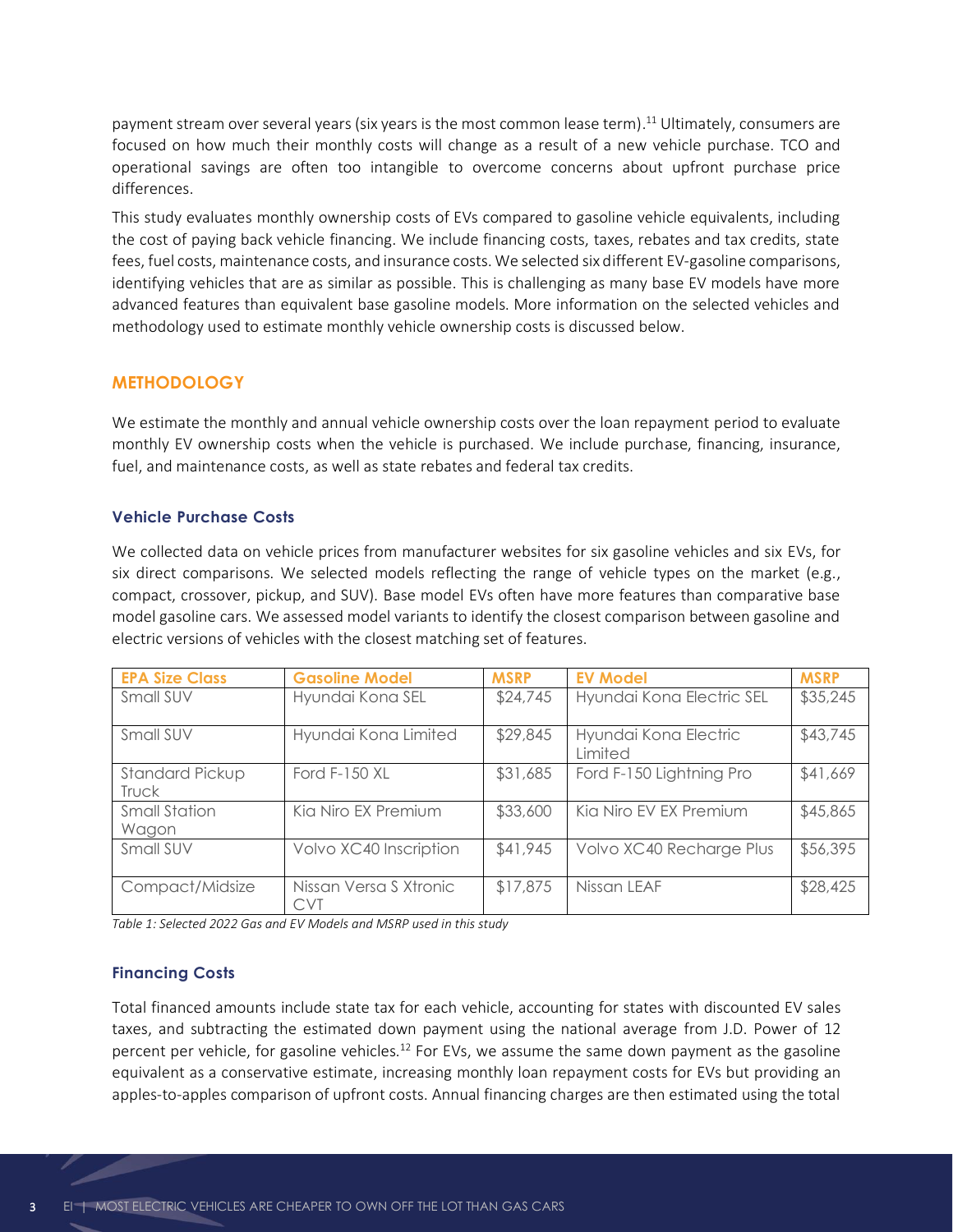financed amount, the national average new vehicle loan term of six years as reported by Edmunds, and a financing rate of 3.86 percent, which is the 2021 national average reported by NerdWallet.

We also include estimated state rebates and federal tax credits for EVs. Currently, all the evaluated models qualify for the \$7,500 federal tax credit, though beginning in 2023 at least two of the vehicles will likely lose their tax credits unless Congress passes legislation extending existing credits or adding new ones.<sup>13</sup> State rebates are often applied at the point of sale or within several months following the vehicle purchase. The federal tax credit is received during tax filing for the year the vehicle is purchased (e.g., for a consumer purchasing an EV in 2022, the tax credit wouldn't be received until taxes are filed in 2023). For simplicity, we levelize tax credits over the loan term. We sum the financing charges, inclusive of state taxes and down payments, then apply rebates and tax credits to determine annual financing charges, as shown in [Figure](#page-3-0)  [1.](#page-3-0) 14,15

Annual Financing Charges  $=$   $\frac{i(1+i)^n}{(1+i)^n}$  $\frac{1}{(1+i)^n-1}$  \* MSRP \* (1 + State Tax Rate – Down Payment Rate) –  $(State \, Rebate + Federal \, Tax \, Credit)$  $\boldsymbol{n}$ 

Where:  $i$  = Average vehicle loan APR  $n =$  Average loan term  $MSRP$  = Manufacturer's suggested retail price

<span id="page-3-0"></span>*Figure 1: Formula for Calculating Annual Financing Charge*

It is worth noting some manufacturers and dealers offer different financing rates for different vehicle types, which this analysis does not consider. For example, Nissan offers 3.39 percent financing<sup>16</sup> for the Versa S Xtronic CVT but 0.9 percent financing<sup>17</sup> for a LEAF purchase, a difference of around \$400 per year depending on state tax rates and available rebates. Different available financing rates could considerably impact annual financing costs and is an important policy consideration.

#### **Operating Costs**

#### Maintenance Costs

We estimate annual operating costs, including fuel and maintenance. For maintenance costs, we use U.S. Department of Energy (DOE) data on estimated maintenance costs per mile by vehicle type.<sup>18</sup> This analysis found that monthly maintenance costs for EVs (\$0.061/mile) are roughly 40 percent lower than those for gasoline cars (\$0.101/mile). Annual maintenance costs are estimated using per-mile estimates from DOE and estimated average annual mileage of 13,469 over the loan term using data from the U.S. Environmental Protection Agency's (EPA) MOVES3 model.<sup>19</sup>

#### Fueling Costs

Vehicle fueling costs are estimated using annual mileage, fuel efficiency from FuelEconomy.gov, current average state gasoline prices from AAA as of May  $4<sup>th</sup>$ , 2022<sup>20</sup> and 2021 average residential electricity rates for EVs. It is important to note EPA's fuel efficiency values reflect tested values, and that on-road efficiency is typically lower than rated values.

For EVs, we assume owners use Level 1 chargers. Although a high percentage of current EV owners have installed Level 2 chargers,<sup>21</sup> data on average daily driving distance and Level 1 charging speed finds the vast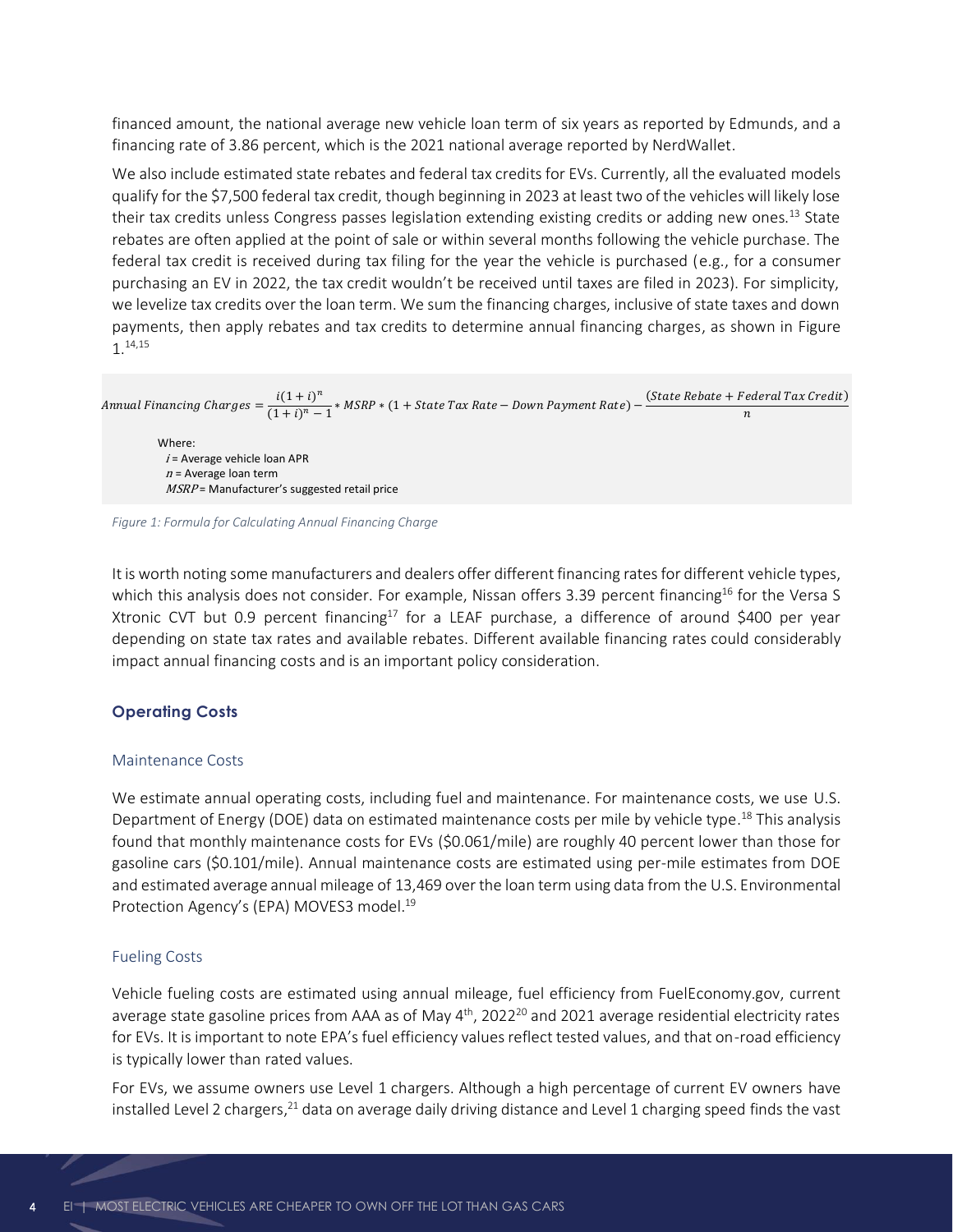|                         | <b>State</b>   | <b>State Regular</b>  |
|-------------------------|----------------|-----------------------|
| <b>State</b>            | Electricity    | <b>Gasoline Price</b> |
|                         | Price (\$/kWh) | (S/gal)               |
| Alabama                 | \$0.13         | \$3.88                |
| Alaska                  | \$0.23         | \$4.68                |
| Arizona                 | \$0.13         | \$4.59                |
| Arkansas                | \$0.11         | \$3.82                |
| California              | \$0.23         | \$5.76                |
|                         | \$0.13         | \$4.04                |
| Colorado<br>Connecticut | \$0.22         | \$4.17                |
|                         |                |                       |
| Delaware                | \$0.13         | \$4.26                |
| District of Columbia    | \$0.13         | \$4.53                |
| Florida                 | \$0.12         | \$4.18                |
| Georgia                 | \$0.13         | \$3.75                |
| Hawaii                  | \$0.33         | \$5.27                |
| Idaho                   | \$0.10         | \$4.46                |
| <b>Illinois</b>         | \$0.13         | \$4.52                |
| Indiana                 | \$0.13         | \$4.12                |
| lowa                    | \$0.13         | \$3.92                |
| Kansas                  | \$0.13         | \$3.82                |
| Kentucky                | \$0.12         | \$3.88                |
| Louisiana               | \$0.11         | \$3.89                |
| Maine                   | \$0.17         | \$4.26                |
| Maryland                | \$0.13         | \$4.27                |
| Massachusetts           | \$0.23         | \$4.24                |
| Michigan                | \$0.18         | \$4.28                |
| Minnesota               | \$0.13         | \$3.91                |
| Mississippi             | \$0.12         | \$3.82                |
| Missouri                | \$0.11         | \$3.82                |
| Montana                 | \$0.11         | \$4.18                |
| Nebraska                | \$0.11         | \$3.95                |
| Nevada                  | \$0.12         | \$5.10                |
| New Hampshire           | \$0.20         | \$4.17                |
| New Jersey              | \$0.16         | \$4.28                |
| <b>New Mexico</b>       |                |                       |
|                         | \$0.14         | \$4.11                |
| New York                | \$0.19         | \$4.38                |
| North Carolina          | \$0.12         | \$3.96                |
| North Dakota            | \$0.11         | \$3.97                |
| Ohio                    | \$0.13         | \$4.02                |
| Oklahoma                | \$0.12         | \$3.84                |
| Oregon                  | \$0.11         | \$4.71                |
| Pennsylvania            | \$0.14         | \$4.40                |
| Rhode Island            | \$0.22         | \$4.22                |
| South Carolina          | \$0.13         | \$3.89                |
| South Dakota            | \$0.12         | \$4.03                |
| Tennessee               | \$0.11         | \$3.96                |
| Texas                   | \$0.12         | \$3.88                |
| Utah                    | \$0.11         | \$4.51                |
| Vermont                 | \$0.19         | \$4.29                |
| Virginia                | \$0.12         | \$4.08                |
| Washington              | \$0.10         | \$4.74                |
| West Virginia           | \$0.12         | \$4.07                |
| Wisconsin               | \$0.15         | \$3.99                |
| Wyoming                 | \$0.11         | \$4.17                |

*Table 2: Gasoline Prices as of May 4, 2022 and 2021 State Electricity Rates*

P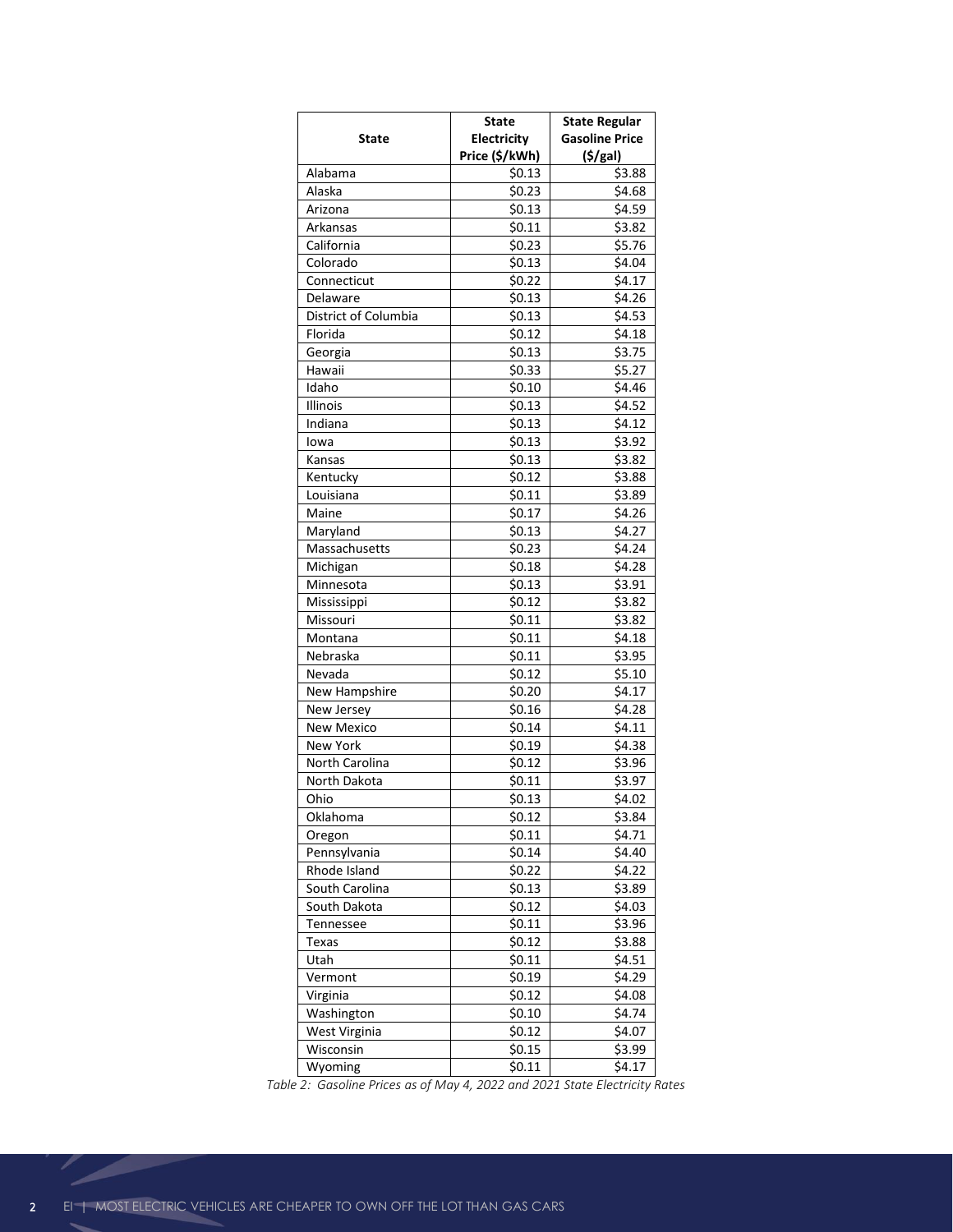majority of daily driving needs can be met without Level 2 chargers. For example, the average single-car American household drives about 30 miles per day.<sup>22</sup> Level 1 chargers can charge about five miles per hour, <sup>23</sup> meaning just six hours of charge each day with a Level 1 charger could recharge an EV for an average daily drive. Even on a day with double the average distance, a 12-hour overnight charge would be sufficient. And since most drivers park their cars for more than six hours a day (e.g., overnight), any shortfall in battery charge could be made up by subsequent charging sessions.

Maintenance and fuel costs are added together to estimate annual operating costs:

Annual Operating Costs =  $\Big[$ Maintenance Cost per Mile +  $\Big(\dfrac{1}{MPGe} * Fuel\,Price\Big)\Big] * Average\, Annual\,Distance\, Travel\,ed$ 

*Figure 2: Formula for Calculating Annual Operating Costs*

#### **Insurance Costs**

Insurance costs (premiums) are based on many factors, but vehicle price is arguably the most important. Data on rates by vehicle types also suggest EVs receive a slightly higher rate even when vehicles are similarly priced (a variety of potential reasons exist for this trend). We estimated the difference in insurance premiums for different vehicle types using data from MoneyGeek.com. Using data provided on insurance premiums across several different gasoline and EV models, we estimate insurance premiums for the models covered in this study as a function of MSRP and vehicle type (gasoline vs electric vehicle). Figure 3 below shows the equations used for estimating insurance premiums:

Annual Insurance Costs for Gasoline Vehicle =  $(MSRP * 0.01497) + 995.327657$ 

Annual Insurance Costs for Electric Vehicle =  $(MSRP * 0.01459) + 1033.847682$ 

*Figure 3: Formulas for Calculating Insurance Costs*

#### **Additional Fees**

Many states levy an annual fee on EVs, partially to compensate for lost gasoline tax revenue. We include summarized state-specific EV fees in this analysis from the American Council for an Energy Efficient Economy.

#### **Total Monthly Ownership Costs**

Total monthly ownership cost sums annual financing costs, operating costs, insurance costs, and additional fees by vehicle and divides by 12 months.

 $Total Monthly \, Ownership \, Costs =$   $Annual \, Financial \, Costs + Annual \, Operating \, Costs + Annual \, Insurance \, Costs + Annual \, EV \, Fees$ 12

*Figure 4: Formula for Calculating Total Monthly Ownership Costs*

#### **RESULTS**

Monthly ownership costs, including several sensitivities, as well as TCO, are discussed below.

#### **Monthly Ownership Costs During Financing Term**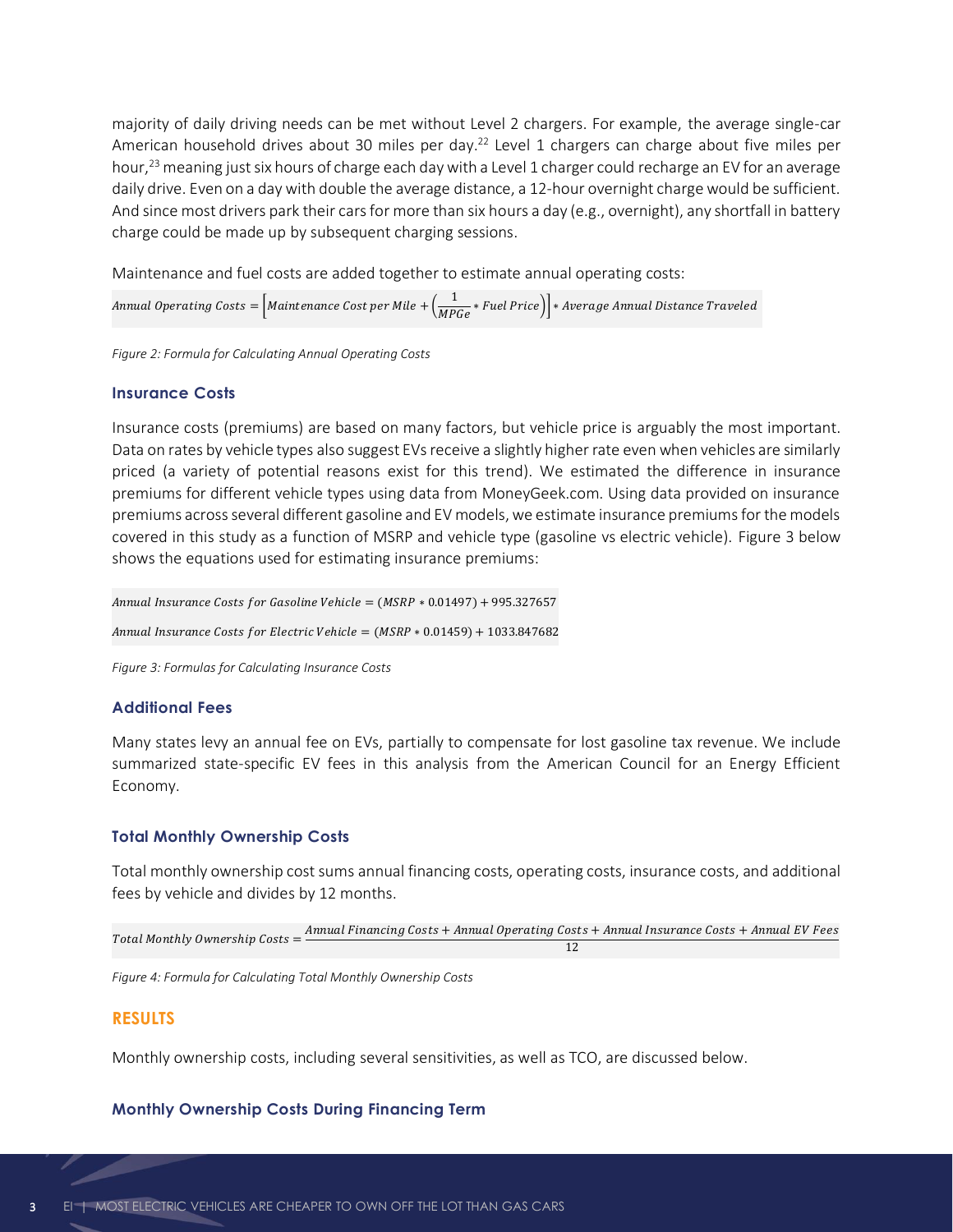Estimated monthly ownership costs by state and vehicle model are shown i[n Table 3](#page-6-0) with gasoline models on the left of each vehicle comparison.

Vehicle and state combinations where the EV model is cheaper on a monthly basis are shaded in green. EV models of the Hyundai Kona SEL and Ford F-150 are cheaper in *every single state* to finance and own today than the equivalent gasoline model. The Volvo XC40 and Nissan models are just slightly more expensive, on the order of a few dollars or less, in several of the states where it is cheaper to own the gasoline version. For example, the Nissan Leaf's monthly difference is less than \$15 in Alaska, Arkansas, Indiana, Iowa, Kansas, Minnesota, Mississippi, New Hampshire, Ohio, South Carolina, Tennessee, Vermont, West Virginia, Wisconsin, and Wyoming, and less than \$1 per month in some states. Yellow shaded cells below show combinations where EVs were \$15 or less per month more expensive to own. EVs that were than \$15 a month more to own are shaded red.

|                                   |                |                     |                |                         |                |                                              |                   |                      |                    |                      | Kalisas, ivininesõta, iviississippi, new Hanipshire, Ohio, South Carolina, Tennessee, Vermont, West Virginia, |                |
|-----------------------------------|----------------|---------------------|----------------|-------------------------|----------------|----------------------------------------------|-------------------|----------------------|--------------------|----------------------|---------------------------------------------------------------------------------------------------------------|----------------|
|                                   |                |                     |                |                         |                |                                              |                   |                      |                    |                      | Wisconsin, and Wyoming, and less than \$1 per month in some states. Yellow shaded cells below show            |                |
|                                   |                |                     |                |                         |                |                                              |                   |                      |                    |                      | combinations where EVs were \$15 or less per month more expensive to own. EVs that were than \$15 a           |                |
| month more to own are shaded red. |                |                     |                |                         |                |                                              |                   |                      |                    |                      |                                                                                                               |                |
|                                   |                |                     |                |                         |                | Monthly Ownership Cost during Financing Term |                   |                      |                    |                      |                                                                                                               |                |
|                                   |                | 2022 Hyundai Kona   |                | 2022 Hyundai Kona       |                | 2022 Ford F-150                              |                   | 2022 Kia Niro        |                    | 2022 Volvo XC40      | 2022 Nissan                                                                                                   |                |
| <b>States</b>                     | SEL            | <b>Electric SEL</b> | Limited        | <b>Electric Limited</b> | XL             | <b>Lightning Pro</b>                         | <b>EX Premium</b> | <b>EV EX Premium</b> | Inscription        | <b>Recharge Plus</b> | Versa S Xtronic CVT                                                                                           | LEAF           |
| Alabama                           | \$724          | \$686               | \$804          | \$826                   | \$905          | \$819                                        | \$816             | \$860                | \$1,027            | \$1,044              | \$568                                                                                                         | \$582          |
| Alaska                            | \$736          | \$678               | \$813          | \$813                   | \$927          | \$831                                        | \$813             | \$847                | \$1,035            | \$1,036              | \$575                                                                                                         | \$581          |
| Arizona                           | \$755          | \$676               | \$836          | \$819                   | \$950          | \$810                                        | \$841             | \$853                | \$1,068            | \$1,040              | \$588                                                                                                         | \$570          |
| Arkansas                          | \$731          | \$694               | \$814          | \$838                   | \$914          | \$825                                        | \$828             | \$872                | \$1,041            | \$1,059              | \$573                                                                                                         | \$587          |
| California                        | \$802          | \$690               | \$885          | \$834                   | \$1,021        | \$851                                        | \$876             | \$871                | \$1,129            | \$1,072              | \$620                                                                                                         | \$585          |
| Colorado                          | \$725          | \$633               | \$804          | \$772                   | \$907          | \$765                                        | \$814             | \$805                | \$1,026            | \$988                | \$568                                                                                                         | \$530          |
| Connecticut                       | \$743          | \$680               | \$825          | \$823                   | \$932          | \$838                                        | \$835             | \$860                | \$1,055            | \$1,058              | \$581                                                                                                         | \$576          |
| Delaware                          | \$721          | \$610               | \$798          | \$745                   | \$905          | \$738                                        | \$804             | \$777                | \$1,017            | \$955                | \$565                                                                                                         | \$511          |
| District of Columbia              | \$754          | \$680               | \$836          | \$824                   | \$949          | \$816                                        | \$842             | \$858                | \$1,068            | \$1,046              | \$588                                                                                                         | \$574          |
| Florida                           | \$742          | \$677               | \$824          | \$820                   | \$930          | \$809                                        | \$834             | \$854                | \$1,053            | \$1,041              | \$580                                                                                                         | \$570          |
| Georgia<br>Hawaii                 | \$719<br>\$772 | \$685<br>\$740      | \$799<br>\$853 | \$826<br>\$880          | \$897<br>\$979 | \$817<br>\$924                               | \$813<br>\$848    | \$859<br>\$918       | \$1,021<br>\$1,087 | \$1,043<br>\$1,126   | \$565<br>\$600                                                                                                | \$581<br>\$641 |
| Idaho                             | \$752          | \$682               | \$834          | \$825                   | \$945          | \$810                                        | \$840             | \$859                | \$1,065            | \$1,044              | \$587                                                                                                         | \$575          |
| Illinois                          | \$755          | \$690               | \$837          | \$834                   | \$950          | \$826                                        | \$843             | \$868                | \$1,069            | \$1,057              | \$589                                                                                                         | \$584          |
| Indiana                           | \$744          | \$700               | \$827          | \$844                   | \$933          | \$837                                        | \$838             | \$879                | \$1,057            | \$1,069              | \$582                                                                                                         | \$593          |
| lowa                              | \$733          | \$685               | \$815          | \$828                   | \$917          | \$819                                        | \$828             | \$862                | \$1,042            | \$1,049              | \$574                                                                                                         | \$578          |
| Kansas                            | \$731          | \$691               | \$814          | \$835                   | \$914          | \$826                                        | \$828             | \$869                | \$1,041            | \$1,058              | \$573                                                                                                         | \$584          |
| Kentucky                          | \$731          | \$675               | \$813          | \$818                   | \$914          | \$806                                        | \$827             | \$852                | \$1,040            | \$1,038              | \$573                                                                                                         | \$569          |
| Louisiana                         | \$726          | \$665               | \$807          | \$806                   | \$907          | \$793                                        | \$819             | \$839                | \$1,030            | \$1,022              | \$569                                                                                                         | \$560          |
| Maine                             | \$743          | \$663               | \$824          | \$805                   | \$932          | \$807                                        | \$833             | \$840                | \$1,053            | \$1,032              | \$581                                                                                                         | \$558          |
| Maryland                          | \$745          | \$680               | \$827          | \$824                   | \$935          | \$816                                        | \$836             | \$858                | \$1,057            | \$1,046              | \$582                                                                                                         | \$574          |
| Massachusetts                     | \$745          | \$679               | \$827          | \$823                   | \$935          | \$840                                        | \$837             | \$859                | \$1,057            | \$1,059              | \$582                                                                                                         | \$576          |
| Michigan                          | \$745          | \$703               | \$828          | \$846                   | \$936          | \$850                                        | \$836             | \$881                | \$1,057            | \$1,075              | \$583                                                                                                         | \$598          |
| Minnesota                         | \$736          | \$692               | \$819          | \$837                   | \$921          | \$830                                        | \$832             | \$871                | \$1,047            | \$1,061              | \$577                                                                                                         | \$586          |
| Mississippi                       | \$733          | \$694               | \$816          | \$838                   | \$917          | \$827                                        | \$831             | \$872                | \$1,044            | \$1,061              | \$575                                                                                                         | \$586          |
| Missouri                          | \$722          | \$671               | \$803          | \$812                   | \$902          | \$801                                        | \$816             | \$845                | \$1,026            | \$1,029              | \$567                                                                                                         | \$567          |
| Montana                           | \$719          | \$641               | \$796          | \$776                   | \$901          | \$765                                        | \$802             | \$807                | \$1,013            | \$984                | \$563                                                                                                         | \$541          |
| Nebraska                          | \$732          | \$676               | \$814          | \$819                   | \$916          | \$806                                        | \$826             | \$852                | \$1,040            | \$1,037              | \$574                                                                                                         | \$570          |
| Nevada                            | \$777          | \$680               | \$860          | \$824                   | \$984          | \$812                                        | \$859             | \$858                | \$1,098            | \$1,046              | \$604                                                                                                         | \$572          |
| New Hampshire                     | \$718          | \$669               | \$795          | \$804                   | \$900          | \$815                                        | \$802             | \$838                | \$1,013            | \$1,024              | \$563                                                                                                         | \$571          |
| New Jersey<br>New Mexico          | \$748          | \$588<br>\$677      | \$831          | \$723<br>\$819          | \$939<br>\$923 | \$726<br>\$813                               | \$839             | \$756<br>\$853       | \$1,061            | \$938                | \$584                                                                                                         | \$489<br>\$572 |
| New York                          | \$736<br>\$741 | \$662               | \$818<br>\$822 | \$803                   | \$931          | \$812                                        | \$828<br>\$828    | \$838                | \$1,044<br>\$1,048 | \$1,040<br>\$1,030   | \$576<br>\$579                                                                                                | \$560          |
| North Carolina                    | \$729          | \$679               | \$810          | \$820                   | \$912          | \$809                                        | \$822             | \$854                | \$1,035            | \$1,038              | \$572                                                                                                         | \$574          |
| North Dakota                      | \$731          | \$677               | \$812          | \$819                   | \$914          | \$806                                        | \$824             | \$852                | \$1,037            | \$1,036              | \$573                                                                                                         | \$572          |
| Ohio                              | \$735          | \$695               | \$817          | \$837                   | \$920          | \$829                                        | \$829             | \$871                | \$1,044            | \$1,059              | \$576                                                                                                         | \$589          |
| Oklahoma                          | \$724          | \$669               | \$805          | \$810                   | \$905          | \$801                                        | \$818             | \$844                | \$1,029            | \$1,028              | \$568                                                                                                         | \$565          |
| Oregon                            | \$737          | \$629               | \$814          | \$764                   | \$929          | \$754                                        | \$814             | \$796                | \$1,036            | \$972                | \$575                                                                                                         | \$529          |
| Pennsylvania                      | \$750          | \$672               | \$832          | \$815                   | \$942          | \$809                                        | \$839             | \$850                | \$1,062            | \$1,038              | \$585                                                                                                         | \$566          |
| Rhode Island                      | \$747          | \$716               | \$830          | \$861                   | \$937          | \$876                                        | \$840             | \$897                | \$1,061            | \$1,097              | \$584                                                                                                         | \$612          |
| South Carolina                    | \$732          | \$686               | \$814          | \$829                   | \$915          | \$821                                        | \$827             | \$863                | \$1,040            | \$1,051              | \$574                                                                                                         | \$580          |
| South Dakota                      | \$731          | \$669               | \$812          | \$810                   | \$915          | \$801                                        | \$822             | \$844                | \$1,037            | \$1,028              | \$573                                                                                                         | \$564          |
| Tennessee                         | \$738          | \$688               | \$821          | \$832                   | \$924          | \$819                                        | \$834             | \$866                | \$1,050            | \$1,054              | \$578                                                                                                         | \$580          |
| Texas                             | \$732          | \$644               | \$815          | \$787                   | \$916          | \$777                                        | \$828             | \$821                | \$1,042            | \$1,008              | \$574                                                                                                         | \$537          |
| Utah                              | \$749          | \$673               | \$830          | \$814                   | \$943          | \$800                                        | \$835             | \$847                | \$1,060            | \$1,031              | \$585                                                                                                         | \$567          |
| Vermont                           | \$746          | \$701               | \$828          | \$844                   | \$936          | \$852                                        | \$836             | \$879                | \$1,058            | \$1,074              | \$583                                                                                                         | \$596          |
| Virginia                          | \$732          | \$673               | \$812          | \$814                   | \$917          | \$804                                        | \$822             | \$847                | \$1,037            | \$1,031              | \$573                                                                                                         | \$569          |
| Washington                        | \$763          | \$649               | \$846          | \$784                   | \$963          | \$771                                        | \$849             | \$816                | \$1,080            | \$991                | \$594                                                                                                         | \$549          |
| West Virginia                     | \$738          | \$694               | \$820          | \$837                   | \$925          | \$827                                        | \$831             | \$871                | \$1,048            | \$1,058              | \$578                                                                                                         | \$588          |
| Wisconsin                         | \$731          | \$688               | \$813          | \$830                   | \$915          | \$826                                        | \$824             | \$864                | \$1,038            | \$1,052              | \$573                                                                                                         | \$583          |
| Wyoming                           | \$734          | \$680               | \$814          | \$820                   | \$920          | \$808                                        | \$823             | \$853                | \$1,039            | \$1,036              | \$574                                                                                                         | \$575          |

<span id="page-6-0"></span>*Table 3: Monthly Ownership Costs by Vehicle*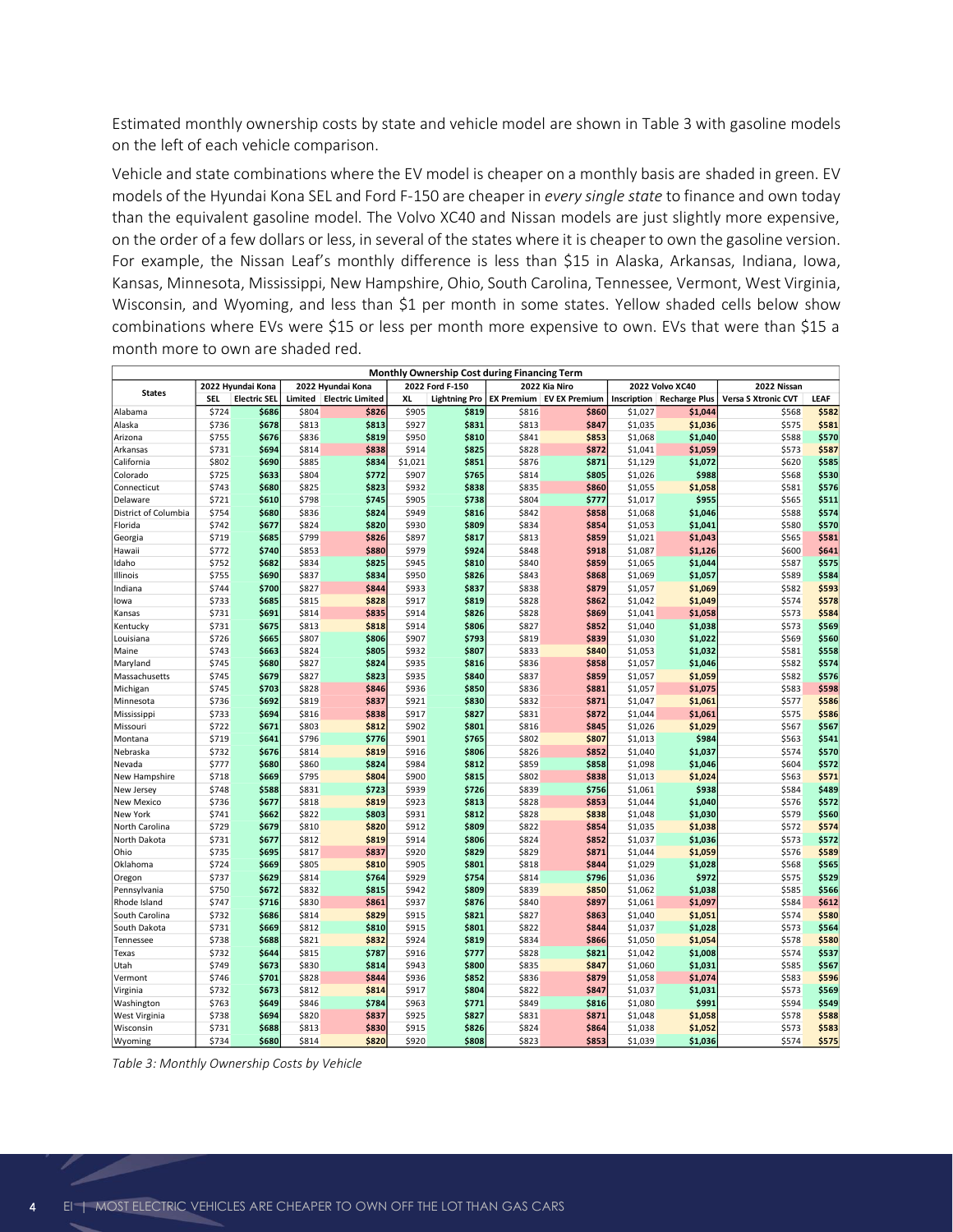Kia Niro financing and operating costs are cheaper for the gasoline version in most states because of its high fuel efficiency: The Kia Niro gasoline hybrid car gets 49 MPG, lowering the estimated fuel savings between gasoline and EV versions.

The same subset of states, with higher electricity prices and/or lower gasoline prices, tend to be the ones where gasoline vehicles remain more economic including Alaska, Georgia, Hawaii, Michigan, New Hampshire, Rhode Island, and Vermont.



[Figure 5](#page-7-0) shows the average monthly cost of ownership during the finance term by vehicle across the U.S.

<span id="page-7-0"></span>*Figure 5: National Average Monthly Cost of Ownership during Finance Term*

#### The Importance of Federal Tax Credits

The federal government offers a \$7,500 tax credit for EVs sold by qualifying manufacturers that have sold fewer than 200,000 EVs. Tesla and General Motors already passed this threshold, and their vehicles are no longer eligible for the tax credit. Toyota, Ford, and Nissan are all likely to pass this threshold in 2022 or early 2023.<sup>24</sup> For example, Toyota recently announced it will pass the threshold this year and the tax credit will soon be phased out for its vehicles.<sup>25</sup> Federal tax credits are critical to maintaining competitive EV financing and ownership costs during the financing term. Without them, purchasing an EV becomes significantly more **expensive** on a monthly basis[.](#page-9-0)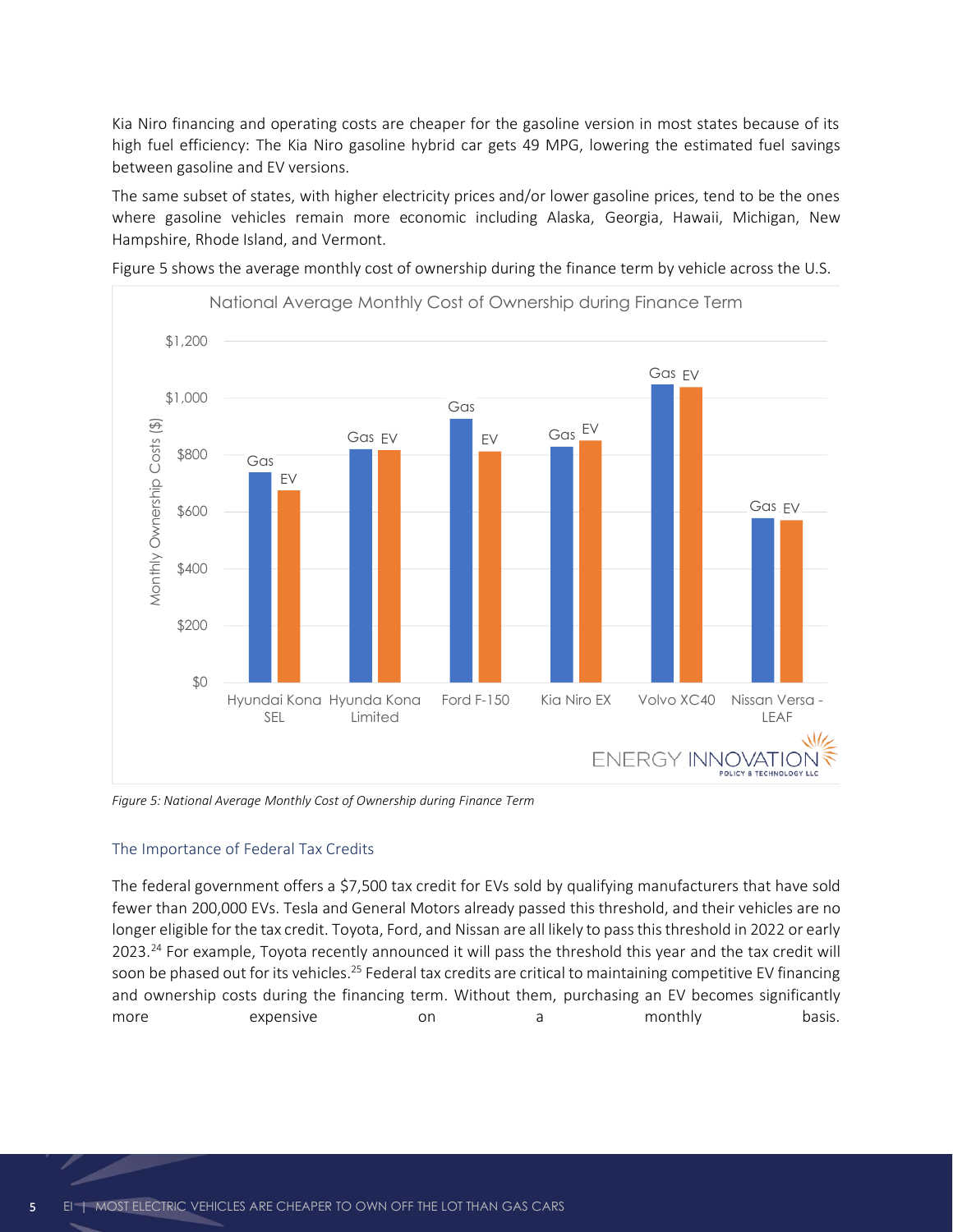|                               |                |                     |                | Monthly Ownership Cost during Financing Term without Federal Tax Credits |                |                      |                   |                      |                    |                      |                     |                |
|-------------------------------|----------------|---------------------|----------------|--------------------------------------------------------------------------|----------------|----------------------|-------------------|----------------------|--------------------|----------------------|---------------------|----------------|
|                               |                | 2022 Hyundai Kona   |                | 2022 Hyundai Kona                                                        |                | 2022 Ford F-150      |                   | 2022 Kia Niro        |                    | 2022 Volvo XC40      | 2022 Nissan         |                |
| <b>States</b>                 | <b>SEL</b>     | <b>Electric SEL</b> | Limited        | <b>Electric Limited</b>                                                  | ΧL             | <b>Lightning Pro</b> | <b>EX Premium</b> | <b>EV EX Premium</b> | Inscription        | <b>Recharge Plus</b> | Versa S Xtronic CVT | LEAF           |
| Alabama                       | \$724          | \$790               | \$804          | \$930                                                                    | \$905          | \$923                | \$816             | \$964                | \$1,027            | \$1,149              | \$568               | \$686          |
| Alaska                        | \$736          | \$782               | \$813          | \$917                                                                    | \$927          | \$935                | \$813             | \$952                | \$1,035            | \$1,140              | \$575               | \$685          |
| Arizona                       | \$755          | \$780               | \$836          | \$923                                                                    | \$950          | \$914                | \$841             | \$957                | \$1,068            | \$1,144              | \$588               | \$675          |
| Arkansas                      | \$731          | \$798               | \$814          | \$942                                                                    | \$914          | \$929                | \$828             | \$976                | \$1,041            | \$1,163              | \$573               | \$691          |
| California                    | \$802          | \$794               | \$885          | \$939                                                                    | \$1,021        | \$955<br>\$869       | \$876             | \$975                | \$1,129            | \$1,177              | \$620               | \$689          |
| Colorado<br>Connecticut       | \$725<br>\$743 | \$737<br>\$784      | \$804<br>\$825 | \$876<br>\$928                                                           | \$907<br>\$932 | \$942                | \$814<br>\$835    | \$909<br>\$964       | \$1,026<br>\$1,055 | \$1,092<br>\$1,162   | \$568<br>\$581      | \$634<br>\$680 |
| Delaware                      | \$721          | \$715               | \$798          | \$850                                                                    | \$905          | \$842                | \$804             | \$881                | \$1,017            | \$1,059              | \$565               | \$615          |
| District of Columbia          | \$754          | \$785               | \$836          | \$928                                                                    | \$949          | \$920                | \$842             | \$962                | \$1,068            | \$1,150              | \$588               | \$679          |
| Florida                       | \$742          | \$781               | \$824          | \$924                                                                    | \$930          | \$913                | \$834             | \$958                | \$1,053            | \$1,145              | \$580               | \$675          |
| Georgia                       | \$719          | \$789               | \$799          | \$930                                                                    | \$897          | \$921                | \$813             | \$963                | \$1,021            | \$1,147              | \$565               | \$685          |
| Hawaii                        | \$772          | \$844               | \$853          | \$985                                                                    | \$979          | \$1,028              | \$848             | \$1,023              | \$1,087            | \$1,230              | \$600               | \$746          |
| Idaho                         | \$752          | \$787               | \$834          | \$930                                                                    | \$945          | \$914                | \$840             | \$963                | \$1,065            | \$1,148              | \$587               | \$680          |
| Illinois                      | \$755          | \$795               | \$837          | \$938                                                                    | \$950          | \$931                | \$843             | \$972                | \$1,069            | \$1,161              | \$589               | \$688          |
| Indiana                       | \$744          | \$804               | \$827          | \$948                                                                    | \$933          | \$941                | \$838             | \$983                | \$1,057            | \$1,173              | \$582               | \$697          |
| lowa                          | \$733          | \$789               | \$815          | \$932                                                                    | \$917          | \$923                | \$828             | \$966                | \$1,042            | \$1,154              | \$574               | \$683          |
| Kansas                        | \$731          | \$795               | \$814          | \$939                                                                    | \$914          | \$930                | \$828             | \$973                | \$1,041            | \$1,162              | \$573               | \$688          |
| Kentucky                      | \$731          | \$779               | \$813          | \$922                                                                    | \$914          | \$911                | \$827             | \$956                | \$1,040            | \$1,142              | \$573               | \$673          |
| Louisiana                     | \$726          | \$769               | \$807          | \$910                                                                    | \$907          | \$898                | \$819             | \$943                | \$1,030            | \$1,126              | \$569               | \$664          |
| Maine                         | \$743<br>\$745 | \$767<br>\$785      | \$824<br>\$827 | \$909<br>\$928                                                           | \$932<br>\$935 | \$912<br>\$920       | \$833<br>\$836    | \$944<br>\$962       | \$1,053<br>\$1,057 | \$1,136              | \$581<br>\$582      | \$662<br>\$679 |
| Maryland<br>Massachusetts     | \$745          | \$783               | \$827          | \$927                                                                    | \$935          | \$944                | \$837             | \$963                | \$1,057            | \$1,150<br>\$1,163   | \$582               | \$680          |
| Michigan                      | \$745          | \$807               | \$828          | \$951                                                                    | \$936          | \$954                | \$836             | \$986                | \$1,057            | \$1,179              | \$583               | \$703          |
| Minnesota                     | \$736          | \$797               | \$819          | \$941                                                                    | \$921          | \$934                | \$832             | \$975                | \$1,047            | \$1,165              | \$577               | \$690          |
| Mississippi                   | \$733          | \$798               | \$816          | \$943                                                                    | \$917          | \$931                | \$831             | \$977                | \$1,044            | \$1,165              | \$575               | \$691          |
| Missouri                      | \$722          | \$776               | \$803          | \$916                                                                    | \$902          | \$905                | \$816             | \$949                | \$1,026            | \$1,133              | \$567               | \$671          |
| Montana                       | \$719          | \$745               | \$796          | \$880                                                                    | \$901          | \$869                | \$802             | \$912                | \$1,013            | \$1,088              | \$563               | \$645          |
| Nebraska                      | \$732          | \$781               | \$814          | \$923                                                                    | \$916          | \$910                | \$826             | \$956                | \$1,040            | \$1,141              | \$574               | \$674          |
| Nevada                        | \$777          | \$784               | \$860          | \$928                                                                    | \$984          | \$916                | \$859             | \$962                | \$1,098            | \$1,150              | \$604               | \$677          |
| New Hampshire                 | \$718          | \$773               | \$795          | \$908                                                                    | \$900          | \$920                | \$802             | \$942                | \$1,013            | \$1,128              | \$563               | \$676          |
| New Jersey                    | \$748          | \$692               | \$831          | \$827                                                                    | \$939          | \$830                | \$839             | \$860                | \$1,061            | \$1,042              | \$584               | \$594          |
| <b>New Mexico</b><br>New York | \$736<br>\$741 | \$781<br>\$766      | \$818<br>\$822 | \$923<br>\$907                                                           | \$923<br>\$931 | \$917<br>\$916       | \$828<br>\$828    | \$957<br>\$942       | \$1,044<br>\$1,048 | \$1,144<br>\$1,134   | \$576<br>\$579      | \$676<br>\$664 |
| North Carolina                | \$729          | \$783               | \$810          | \$925                                                                    | \$912          | \$913                | \$822             | \$958                | \$1,035            | \$1,142              | \$572               | \$678          |
| North Dakota                  | \$731          | \$781               | \$812          | \$923                                                                    | \$914          | \$910                | \$824             | \$956                | \$1,037            | \$1,140              | \$573               | \$676          |
| Ohio                          | \$735          | \$799               | \$817          | \$941                                                                    | \$920          | \$933                | \$829             | \$975                | \$1,044            | \$1,163              | \$576               | \$693          |
| Oklahoma                      | \$724          | \$773               | \$805          | \$914                                                                    | \$905          | \$905                | \$818             | \$948                | \$1,029            | \$1,133              | \$568               | \$669          |
| Oregon                        | \$737          | \$734               | \$814          | \$869                                                                    | \$929          | \$858                | \$814             | \$900                | \$1,036            | \$1,076              | \$575               | \$633          |
| Pennsylvania                  | \$750          | \$776               | \$832          | \$919                                                                    | \$942          | \$913                | \$839             | \$954                | \$1,062            | \$1,143              | \$585               | \$670          |
| Rhode Island                  | \$747          | \$820               | \$830          | \$965                                                                    | \$937          | \$980                | \$840             | \$1,001              | \$1,061            | \$1,202              | \$584               | \$716          |
| South Carolina                | \$732          | \$790               | \$814          | \$933                                                                    | \$915          | \$925                | \$827             | \$967                | \$1,040            | \$1,155              | \$574               | \$684          |
| South Dakota                  | \$731          | \$773               | \$812          | \$914                                                                    | \$915          | \$905                | \$822             | \$948                | \$1,037            | \$1,132              | \$573               | \$669          |
| Tennessee                     | \$738          | \$792               | \$821          | \$936                                                                    | \$924          | \$923                | \$834             | \$970                | \$1,050            | \$1,158              | \$578               | \$684          |
| Texas                         | \$732          | \$748<br>\$777      | \$815          | \$891<br>\$919                                                           | \$916          | \$881<br>\$905       | \$828<br>\$835    | \$925<br>\$952       | \$1,042            | \$1,113              | \$574               | \$641<br>\$671 |
| Utah<br>Vermont               | \$749<br>\$746 | \$805               | \$830<br>\$828 | \$948                                                                    | \$943<br>\$936 | \$956                | \$836             | \$983                | \$1,060<br>\$1,058 | \$1,135<br>\$1,179   | \$585<br>\$583      | \$700          |
| Virginia                      | \$732          | \$777               | \$812          | \$918                                                                    | \$917          | \$908                | \$822             | \$951                | \$1,037            | \$1,136              | \$573               | \$673          |
| Washington                    | \$763          | \$754               | \$846          | \$889                                                                    | \$963          | \$875                | \$849             | \$920                | \$1,080            | \$1,095              | \$594               | \$653          |
| West Virginia                 | \$738          | \$798               | \$820          | \$941                                                                    | \$925          | \$931                | \$831             | \$975                | \$1,048            | \$1,162              | \$578               | \$692          |
| Wisconsin                     | \$731          | \$792               | \$813          | \$934                                                                    | \$915          | \$930                | \$824             | \$968                | \$1,038            | \$1,156              | \$573               | \$687          |
| Wyoming                       | \$734          | \$784               | \$814          | \$924                                                                    | \$920          | \$912                | \$823             | \$957                | \$1,039            | \$1,140              | \$574               | \$679          |

[Table 4](#page-9-0) shows monthly cost comparisons without any federal tax credits, making EVs considerably more expensive on a monthly basis than gasoline counterparts.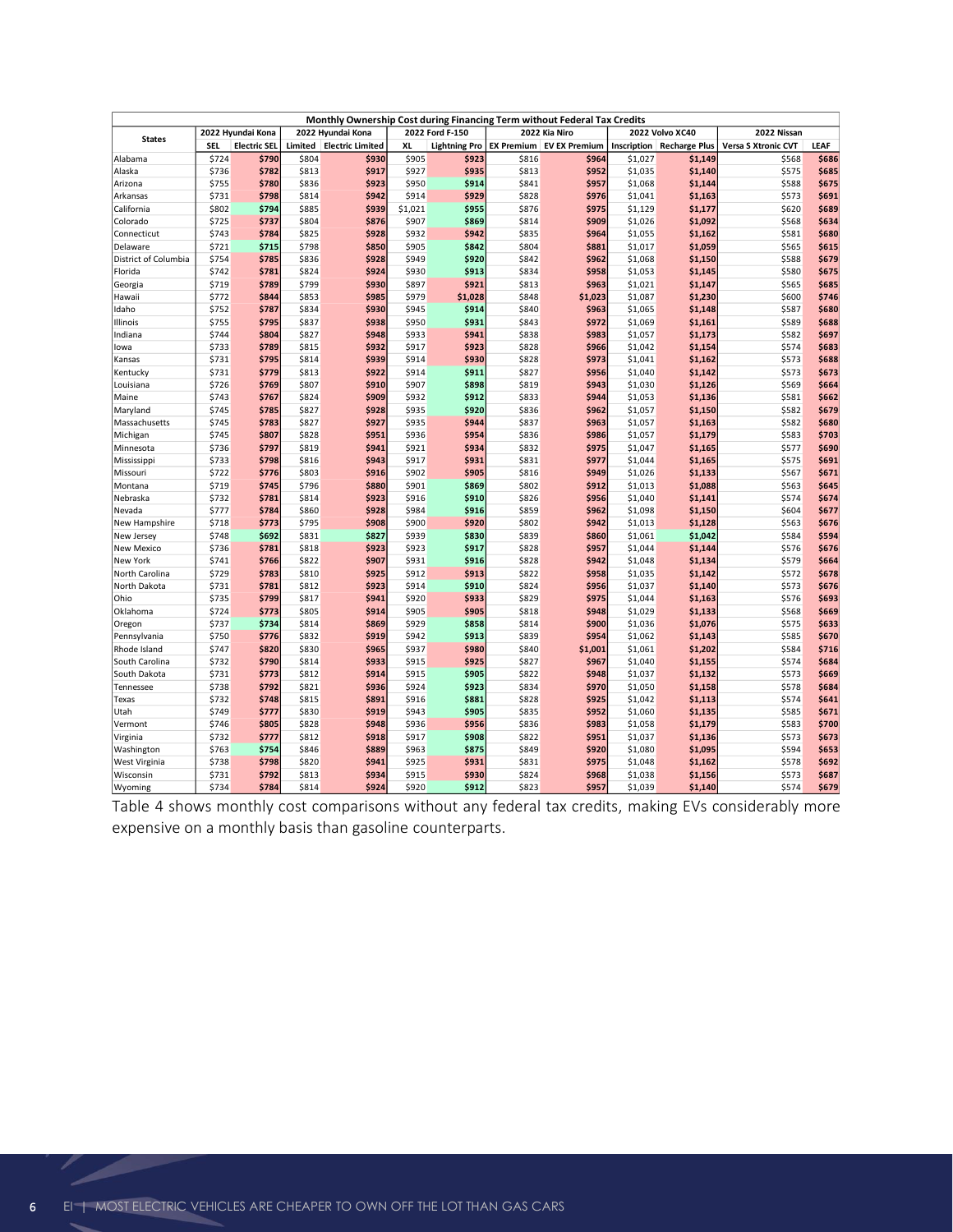<span id="page-9-0"></span>

|                             |                |                     |                | Monthly Ownership Cost during Financing Term without Federal Tax Credits |                |                      |                   |                      |                    |                                |                     |                |  |
|-----------------------------|----------------|---------------------|----------------|--------------------------------------------------------------------------|----------------|----------------------|-------------------|----------------------|--------------------|--------------------------------|---------------------|----------------|--|
|                             |                | 2022 Hyundai Kona   |                | 2022 Hyundai Kona                                                        |                | 2022 Ford F-150      |                   | 2022 Kia Niro        |                    | 2022 Volvo XC40<br>2022 Nissan |                     |                |  |
| <b>States</b>               | SEL            | <b>Electric SEL</b> | Limited        | <b>Electric Limited</b>                                                  | XL             | <b>Lightning Pro</b> | <b>EX Premium</b> | <b>EV EX Premium</b> | Inscription        | <b>Recharge Plus</b>           | Versa S Xtronic CVT | LEAF           |  |
| Alabama                     | \$724          | \$790               | \$804          | \$930                                                                    | \$905          | \$923                | \$816             | \$964                | \$1,027            | \$1,149                        | \$568               | \$686          |  |
| Alaska                      | \$736          | \$782               | \$813          | \$917                                                                    | \$927          | \$935                | \$813             | \$952                | \$1,035            | \$1,140                        | \$575               | \$685          |  |
| Arizona                     | \$755          | \$780               | \$836          | \$923                                                                    | \$950          | \$914                | \$841             | \$957                | \$1,068            | \$1,144                        | \$588               | \$675          |  |
| Arkansas                    | \$731          | \$798               | \$814          | \$942                                                                    | \$914          | \$929                | \$828             | \$976                | \$1,041            | \$1,163                        | \$573               | \$691          |  |
| California                  | \$802          | \$794               | \$885          | \$939                                                                    | \$1,021        | \$955                | \$876             | \$975                | \$1,129            | \$1,177                        | \$620               | \$689          |  |
| Colorado                    | \$725<br>\$743 | \$737               | \$804          | \$876                                                                    | \$907          | \$869                | \$814             | \$909                | \$1,026            | \$1,092                        | \$568               | \$634          |  |
| Connecticut<br>Delaware     | \$721          | \$784<br>\$715      | \$825<br>\$798 | \$928<br>\$850                                                           | \$932<br>\$905 | \$942<br>\$842       | \$835<br>\$804    | \$964<br>\$881       | \$1,055<br>\$1,017 | \$1,162<br>\$1,059             | \$581<br>\$565      | \$680<br>\$615 |  |
| District of Columbia        | \$754          | \$785               | \$836          | \$928                                                                    | \$949          | \$920                | \$842             | \$962                | \$1,068            | \$1,150                        | \$588               | \$679          |  |
| Florida                     | \$742          | \$781               | \$824          | \$924                                                                    | \$930          | \$913                | \$834             | \$958                | \$1,053            | \$1,145                        | \$580               | \$675          |  |
| Georgia                     | \$719          | \$789               | \$799          | \$930                                                                    | \$897          | \$921                | \$813             | \$963                | \$1,021            | \$1,147                        | \$565               | \$685          |  |
| Hawaii                      | \$772          | \$844               | \$853          | \$985                                                                    | \$979          | \$1,028              | \$848             | \$1,023              | \$1,087            | \$1,230                        | \$600               | \$746          |  |
| Idaho                       | \$752          | \$787               | \$834          | \$930                                                                    | \$945          | \$914                | \$840             | \$963                | \$1,065            | \$1,148                        | \$587               | \$680          |  |
| Illinois                    | \$755          | \$795               | \$837          | \$938                                                                    | \$950          | \$931                | \$843             | \$972                | \$1,069            | \$1,161                        | \$589               | \$688          |  |
| Indiana                     | \$744          | \$804               | \$827          | \$948                                                                    | \$933          | \$941                | \$838             | \$983                | \$1,057            | \$1,173                        | \$582               | \$697          |  |
| lowa                        | \$733          | \$789               | \$815          | \$932                                                                    | \$917          | \$923                | \$828             | \$966                | \$1,042            | \$1,154                        | \$574               | \$683          |  |
| Kansas                      | \$731          | \$795               | \$814          | \$939                                                                    | \$914          | \$930                | \$828             | \$973                | \$1,041            | \$1,162                        | \$573               | \$688          |  |
| Kentucky                    | \$731          | \$779               | \$813          | \$922                                                                    | \$914          | \$911                | \$827             | \$956                | \$1,040            | \$1,142                        | \$573               | \$673          |  |
| Louisiana                   | \$726<br>\$743 | \$769<br>\$767      | \$807<br>\$824 | \$910<br>\$909                                                           | \$907<br>\$932 | \$898<br>\$912       | \$819<br>\$833    | \$943<br>\$944       | \$1,030<br>\$1,053 | \$1,126<br>\$1,136             | \$569<br>\$581      | \$664<br>\$662 |  |
| Maine<br>Maryland           | \$745          | \$785               | \$827          | \$928                                                                    | \$935          | \$920                | \$836             | \$962                | \$1,057            | \$1,150                        | \$582               | \$679          |  |
| Massachusetts               | \$745          | \$783               | \$827          | \$927                                                                    | \$935          | \$944                | \$837             | \$963                | \$1,057            | \$1,163                        | \$582               | \$680          |  |
| Michigan                    | \$745          | \$807               | \$828          | \$951                                                                    | \$936          | \$954                | \$836             | \$986                | \$1,057            | \$1,179                        | \$583               | \$703          |  |
| Minnesota                   | \$736          | \$797               | \$819          | \$941                                                                    | \$921          | \$934                | \$832             | \$975                | \$1,047            | \$1,165                        | \$577               | \$690          |  |
| Mississippi                 | \$733          | \$798               | \$816          | \$943                                                                    | \$917          | \$931                | \$831             | \$977                | \$1,044            | \$1,165                        | \$575               | \$691          |  |
| Missouri                    | \$722          | \$776               | \$803          | \$916                                                                    | \$902          | \$905                | \$816             | \$949                | \$1,026            | \$1,133                        | \$567               | \$671          |  |
| Montana                     | \$719          | \$745               | \$796          | \$880                                                                    | \$901          | \$869                | \$802             | \$912                | \$1,013            | \$1,088                        | \$563               | \$645          |  |
| Nebraska                    | \$732          | \$781               | \$814          | \$923                                                                    | \$916          | \$910                | \$826             | \$956                | \$1,040            | \$1,141                        | \$574               | \$674          |  |
| Nevada                      | \$777          | \$784               | \$860          | \$928                                                                    | \$984          | \$916                | \$859             | \$962                | \$1,098            | \$1,150                        | \$604               | \$677          |  |
| New Hampshire<br>New Jersey | \$718<br>\$748 | \$773<br>\$692      | \$795<br>\$831 | \$908<br>\$827                                                           | \$900<br>\$939 | \$920<br>\$830       | \$802<br>\$839    | \$942<br>\$860       | \$1,013<br>\$1,061 | \$1,128<br>\$1,042             | \$563<br>\$584      | \$676<br>\$594 |  |
| <b>New Mexico</b>           | \$736          | \$781               | \$818          | \$923                                                                    | \$923          | \$917                | \$828             | \$957                | \$1,044            | \$1,144                        | \$576               | \$676          |  |
| New York                    | \$741          | \$766               | \$822          | \$907                                                                    | \$931          | \$916                | \$828             | \$942                | \$1,048            | \$1,134                        | \$579               | \$664          |  |
| North Carolina              | \$729          | \$783               | \$810          | \$925                                                                    | \$912          | \$913                | \$822             | \$958                | \$1,035            | \$1,142                        | \$572               | \$678          |  |
| North Dakota                | \$731          | \$781               | \$812          | \$923                                                                    | \$914          | \$910                | \$824             | \$956                | \$1,037            | \$1,140                        | \$573               | \$676          |  |
| Ohio                        | \$735          | \$799               | \$817          | \$941                                                                    | \$920          | \$933                | \$829             | \$975                | \$1,044            | \$1,163                        | \$576               | \$693          |  |
| Oklahoma                    | \$724          | \$773               | \$805          | \$914                                                                    | \$905          | \$905                | \$818             | \$948                | \$1,029            | \$1,133                        | \$568               | \$669          |  |
| Oregon                      | \$737          | \$734               | \$814          | \$869                                                                    | \$929          | \$858                | \$814             | \$900                | \$1,036            | \$1,076                        | \$575               | \$633          |  |
| Pennsylvania                | \$750          | \$776               | \$832          | \$919                                                                    | \$942          | \$913                | \$839             | \$954                | \$1,062            | \$1,143                        | \$585               | \$670          |  |
| Rhode Island                | \$747          | \$820               | \$830          | \$965                                                                    | \$937          | \$980                | \$840             | \$1,001              | \$1,061            | \$1,202                        | \$584               | \$716          |  |
| South Carolina              | \$732          | \$790               | \$814          | \$933                                                                    | \$915          | \$925                | \$827             | \$967                | \$1,040            | \$1,155                        | \$574               | \$684          |  |
| South Dakota                | \$731<br>\$738 | \$773<br>\$792      | \$812<br>\$821 | \$914<br>\$936                                                           | \$915<br>\$924 | \$905<br>\$923       | \$822<br>\$834    | \$948<br>\$970       | \$1,037<br>\$1,050 | \$1,132<br>\$1,158             | \$573<br>\$578      | \$669<br>\$684 |  |
| Tennessee<br>Texas          | \$732          | \$748               | \$815          | \$891                                                                    | \$916          | \$881                | \$828             | \$925                | \$1,042            | \$1,113                        | \$574               | \$641          |  |
| Utah                        | \$749          | \$777               | \$830          | \$919                                                                    | \$943          | \$905                | \$835             | \$952                | \$1,060            | \$1,135                        | \$585               | \$671          |  |
| Vermont                     | \$746          | \$805               | \$828          | \$948                                                                    | \$936          | \$956                | \$836             | \$983                | \$1,058            | \$1,179                        | \$583               | \$700          |  |
| Virginia                    | \$732          | \$777               | \$812          | \$918                                                                    | \$917          | \$908                | \$822             | \$951                | \$1,037            | \$1,136                        | \$573               | \$673          |  |
| Washington                  | \$763          | \$754               | \$846          | \$889                                                                    | \$963          | \$875                | \$849             | \$920                | \$1,080            | \$1,095                        | \$594               | \$653          |  |
| West Virginia               | \$738          | \$798               | \$820          | \$941                                                                    | \$925          | \$931                | \$831             | \$975                | \$1,048            | \$1,162                        | \$578               | \$692          |  |
| Wisconsin                   | \$731          | \$792               | \$813          | \$934                                                                    | \$915          | \$930                | \$824             | \$968                | \$1,038            | \$1,156                        | \$573               | \$687          |  |
| Wyoming                     | \$734          | \$784               | \$814          | \$924                                                                    | \$920          | \$912                | \$823             | \$957                | \$1,039            | \$1,140                        | \$574               | \$679          |  |

*Table 4: Monthly Ownership Costs by Vehicle without Federal Tax Credits*

Extending and enhancing the EV tax credit could make even more EVs economic during a six-year loan term. For example, [Table 5](#page-10-0) below shows how the economics would change with a \$10,000 federal tax credit, where only three states have any vehicles in the analysis that aren't economic, confined to the Kia Niro with a 50 MPG fuel efficiency gasoline version.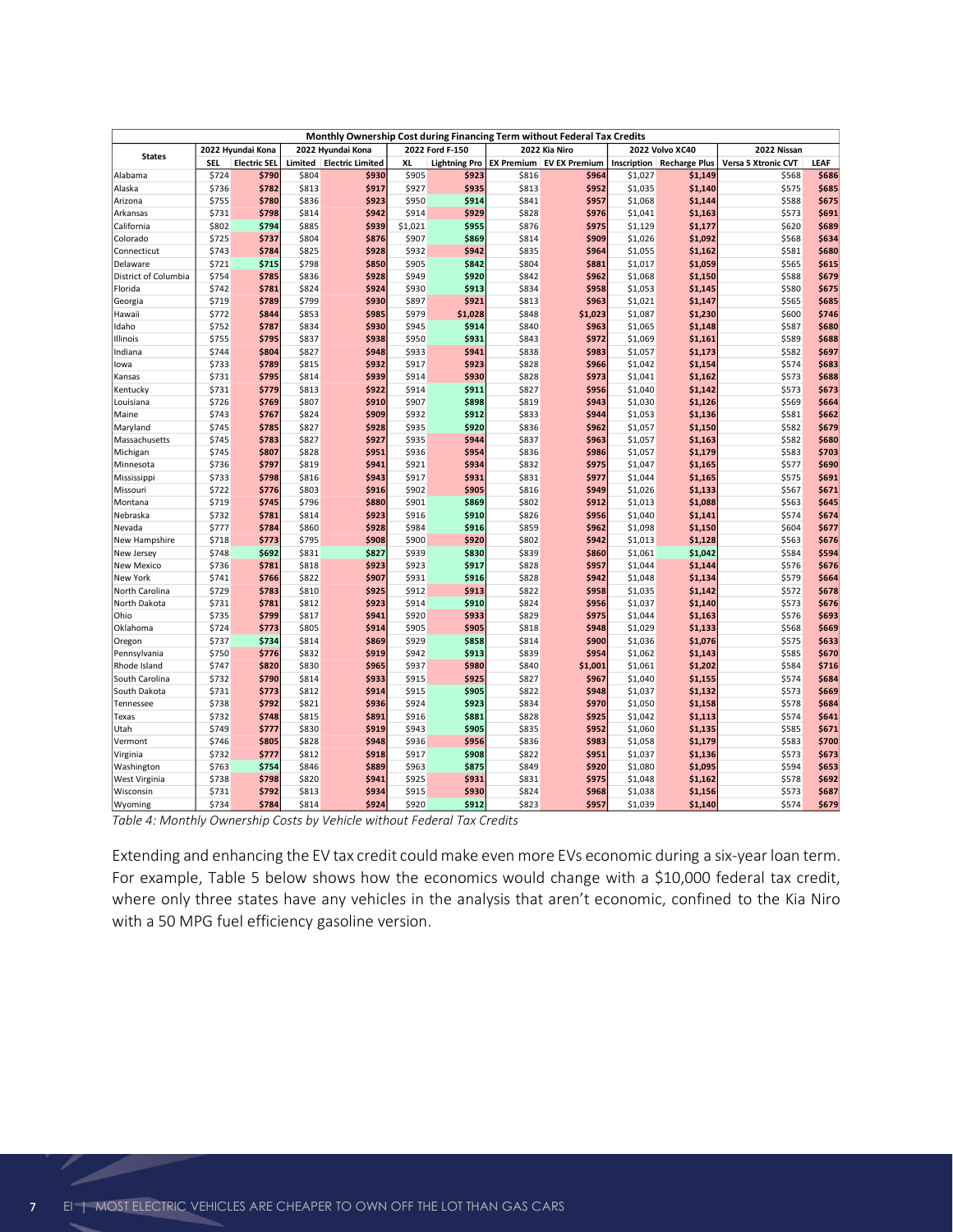|                                |                |                     |                | Monthly Ownership Cost during Financing Term with \$10,000 Federal Tax Credit |                  |                      |                   |                      |                    |                      |                     |                |
|--------------------------------|----------------|---------------------|----------------|-------------------------------------------------------------------------------|------------------|----------------------|-------------------|----------------------|--------------------|----------------------|---------------------|----------------|
| <b>States</b>                  |                | 2022 Hyundai Kona   |                | 2022 Hyundai Kona                                                             |                  | 2022 Ford F-150      |                   | 2022 Kia Niro        |                    | 2022 Volvo XC40      | 2022 Nissan         |                |
|                                | SEL            | <b>Electric SEL</b> | Limited        | <b>Electric Limited</b>                                                       | XL               | <b>Lightning Pro</b> | <b>EX Premium</b> | <b>EV EX Premium</b> | <b>Inscription</b> | <b>Recharge Plus</b> | Versa S Xtronic CVT | LEAF           |
| Alabama                        | \$724          | \$651               | \$804          | \$791                                                                         | \$905            | \$784                | \$816             | \$825                | \$1,027            | \$1,010              | \$568               | \$547          |
| Alaska                         | \$736          | \$643               | \$813          | \$778                                                                         | \$927            | \$796                | \$813             | \$813                | \$1,035            | \$1,002              | \$575               | \$546          |
| Arizona                        | \$755          | \$642               | \$836          | \$784                                                                         | \$950            | \$775                | \$841             | \$818                | \$1,068            | \$1,005              | \$588               | \$536          |
| Arkansas                       | \$731          | \$659               | \$814          | \$803                                                                         | \$914            | \$791                | \$828             | \$837                | \$1,041            | \$1,024              | \$573               | \$552          |
| California<br>Colorado         | \$802<br>\$725 | \$655<br>\$598      | \$885<br>\$804 | \$800<br>\$737                                                                | \$1,021<br>\$907 | \$816<br>\$730       | \$876<br>\$814    | \$836<br>\$770       | \$1,129<br>\$1,026 | \$1,038<br>\$953     | \$620<br>\$568      | \$550<br>\$495 |
| Connecticut                    | \$743          | \$645               | \$825          | \$789                                                                         | \$932            | \$803                | \$835             | \$825                | \$1,055            | \$1,024              | \$581               | \$541          |
| Delaware                       | \$721          | \$576               | \$798          | \$711                                                                         | \$905            | \$703                | \$804             | \$743                | \$1,017            | \$920                | \$565               | \$476          |
| District of Columbia           | \$754          | \$646               | \$836          | \$789                                                                         | \$949            | \$781                | \$842             | \$823                | \$1,068            | \$1,011              | \$588               | \$540          |
| Florida                        | \$742          | \$642               | \$824          | \$785                                                                         | \$930            | \$775                | \$834             | \$819                | \$1,053            | \$1,006              | \$580               | \$536          |
| Georgia                        | \$719          | \$651               | \$799          | \$791                                                                         | \$897            | \$783                | \$813             | \$824                | \$1,021            | \$1,009              | \$565               | \$546          |
| Hawaii                         | \$772          | \$705               | \$853          | \$846                                                                         | \$979            | \$889                | \$848             | \$884                | \$1,087            | \$1,091              | \$600               | \$607          |
| Idaho                          | \$752          | \$648               | \$834          | \$791                                                                         | \$945            | \$776                | \$840             | \$824                | \$1,065            | \$1,009              | \$587               | \$541          |
| Illinois                       | \$755          | \$656               | \$837          | \$799                                                                         | \$950            | \$792                | \$843             | \$833                | \$1,069            | \$1,022              | \$589               | \$549          |
| Indiana                        | \$744          | \$665               | \$827          | \$809                                                                         | \$933            | \$802                | \$838             | \$844                | \$1,057            | \$1,034              | \$582               | \$558          |
| lowa                           | \$733          | \$650               | \$815          | \$793                                                                         | \$917            | \$784                | \$828             | \$827                | \$1,042            | \$1,015              | \$574               | \$544          |
| Kansas                         | \$731          | \$656               | \$814          | \$800                                                                         | \$914            | \$792                | \$828             | \$834                | \$1,041            | \$1,023              | \$573               | \$549          |
| Kentucky                       | \$731          | \$640               | \$813          | \$783                                                                         | \$914            | \$772                | \$827             | \$817                | \$1,040            | \$1,004              | \$573               | \$534          |
| Louisiana                      | \$726          | \$630               | \$807          | \$771                                                                         | \$907            | \$759                | \$819             | \$804                | \$1,030            | \$988                | \$569               | \$525          |
| Maine                          | \$743          | \$628               | \$824          | \$770<br>\$789                                                                | \$932            | \$773                | \$833             | \$805<br>\$823       | \$1,053            | \$997                | \$581               | \$523<br>\$540 |
| Maryland<br>Massachusetts      | \$745<br>\$745 | \$646<br>\$645      | \$827<br>\$827 | \$788                                                                         | \$935<br>\$935   | \$781<br>\$805       | \$836<br>\$837    | \$825                | \$1,057<br>\$1,057 | \$1,011<br>\$1,024   | \$582<br>\$582      | \$541          |
| Michigan                       | \$745          | \$669               | \$828          | \$812                                                                         | \$936            | \$815                | \$836             | \$847                | \$1,057            | \$1,040              | \$583               | \$564          |
| Minnesota                      | \$736          | \$658               | \$819          | \$802                                                                         | \$921            | \$795                | \$832             | \$837                | \$1,047            | \$1,027              | \$577               | \$551          |
| Mississippi                    | \$733          | \$659               | \$816          | \$804                                                                         | \$917            | \$792                | \$831             | \$838                | \$1,044            | \$1,026              | \$575               | \$552          |
| Missouri                       | \$722          | \$637               | \$803          | \$777                                                                         | \$902            | \$766                | \$816             | \$810                | \$1,026            | \$994                | \$567               | \$532          |
| Montana                        | \$719          | \$606               | \$796          | \$741                                                                         | \$901            | \$731                | \$802             | \$773                | \$1,013            | \$949                | \$563               | \$506          |
| Nebraska                       | \$732          | \$642               | \$814          | \$784                                                                         | \$916            | \$771                | \$826             | \$817                | \$1,040            | \$1,002              | \$574               | \$535          |
| Nevada                         | \$777          | \$645               | \$860          | \$789                                                                         | \$984            | \$777                | \$859             | \$823                | \$1,098            | \$1,011              | \$604               | \$538          |
| New Hampshire                  | \$718          | \$634               | \$795          | \$769                                                                         | \$900            | \$781                | \$802             | \$803                | \$1,013            | \$989                | \$563               | \$537          |
| New Jersey                     | \$748          | \$553               | \$831          | \$689                                                                         | \$939            | \$691                | \$839             | \$721                | \$1,061            | \$903                | \$584               | \$455          |
| New Mexico                     | \$736          | \$642               | \$818          | \$784                                                                         | \$923            | \$778                | \$828             | \$818                | \$1,044            | \$1,006              | \$576               | \$537          |
| New York                       | \$741          | \$628               | \$822          | \$768                                                                         | \$931            | \$777                | \$828             | \$803                | \$1,048            | \$995                | \$579               | \$525          |
| North Carolina<br>North Dakota | \$729<br>\$731 | \$644<br>\$643      | \$810<br>\$812 | \$786<br>\$784                                                                | \$912<br>\$914   | \$774<br>\$771       | \$822<br>\$824    | \$819<br>\$818       | \$1,035<br>\$1,037 | \$1,003<br>\$1,001   | \$572<br>\$573      | \$539<br>\$537 |
| Ohio                           | \$735          | \$660               | \$817          | \$803                                                                         | \$920            | \$794                | \$829             | \$837                | \$1,044            | \$1,024              | \$576               | \$554          |
| Oklahoma                       | \$724          | \$634               | \$805          | \$776                                                                         | \$905            | \$766                | \$818             | \$809                | \$1,029            | \$994                | \$568               | \$530          |
| Oregon                         | \$737          | \$595               | \$814          | \$730                                                                         | \$929            | \$719                | \$814             | \$761                | \$1,036            | \$938                | \$575               | \$495          |
| Pennsylvania                   | \$750          | \$637               | \$832          | \$781                                                                         | \$942            | \$775                | \$839             | \$815                | \$1,062            | \$1,004              | \$585               | \$532          |
| Rhode Island                   | \$747          | \$681               | \$830          | \$826                                                                         | \$937            | \$841                | \$840             | \$863                | \$1,061            | \$1,063              | \$584               | \$577          |
| South Carolina                 | \$732          | \$651               | \$814          | \$794                                                                         | \$915            | \$786                | \$827             | \$828                | \$1,040            | \$1,016              | \$574               | \$545          |
| South Dakota                   | \$731          | \$634               | \$812          | \$776                                                                         | \$915            | \$766                | \$822             | \$809                | \$1,037            | \$994                | \$573               | \$530          |
| Tennessee                      | \$738          | \$653               | \$821          | \$798                                                                         | \$924            | \$785                | \$834             | \$831                | \$1,050            | \$1,019              | \$578               | \$545          |
| Texas                          | \$732          | \$609               | \$815          | \$752                                                                         | \$916            | \$742                | \$828             | \$786                | \$1,042            | \$974                | \$574               | \$502          |
| Utah                           | \$749          | \$638               | \$830          | \$780                                                                         | \$943            | \$766                | \$835             | \$813                | \$1,060            | \$996                | \$585               | \$533          |
| Vermont                        | \$746          | \$666               | \$828          | \$809                                                                         | \$936            | \$817                | \$836             | \$845                | \$1,058            | \$1,040              | \$583               | \$561          |
| Virginia                       | \$732          | \$638               | \$812          | \$779                                                                         | \$917            | \$769                | \$822             | \$812                | \$1,037            | \$997                | \$573               | \$534          |
| Washington<br>West Virginia    | \$763<br>\$738 | \$615<br>\$659      | \$846<br>\$820 | \$750<br>\$802                                                                | \$963<br>\$925   | \$736<br>\$792       | \$849<br>\$831    | \$781<br>\$836       | \$1,080<br>\$1,048 | \$956<br>\$1,023     | \$594<br>\$578      | \$514<br>\$553 |
| Wisconsin                      | \$731          | \$653               | \$813          | \$795                                                                         | \$915            | \$791                | \$824             | \$829                | \$1,038            | \$1,017              | \$573               | \$549          |
| Wyoming                        | \$734          | \$645               | \$814          | \$785                                                                         | \$920            | \$773                | \$823             | \$818                | \$1,039            | \$1,001              | \$574               | \$540          |

<span id="page-10-0"></span>*Table 5: Monthly Ownership Costs by Vehicle with a \$10,000 Federal Tax Credit*

#### **Annual Ownership Costs**

Over the course of a year, savings can add up to thousands of dollars. The Hyundai Electric SEL is nearly \$800 less a year than the gasoline version, and the Ford F-150 Lightning Pro is nearly \$1,400 less a year. Though it varies by vehicle make, model, and state, consumers purchasing an EV instead of a gasoline model frequently begin accruing substantial savings from their day the car is driven off the lot. [Table 6](#page-11-0) shows annual ownership costs by vehicle and state.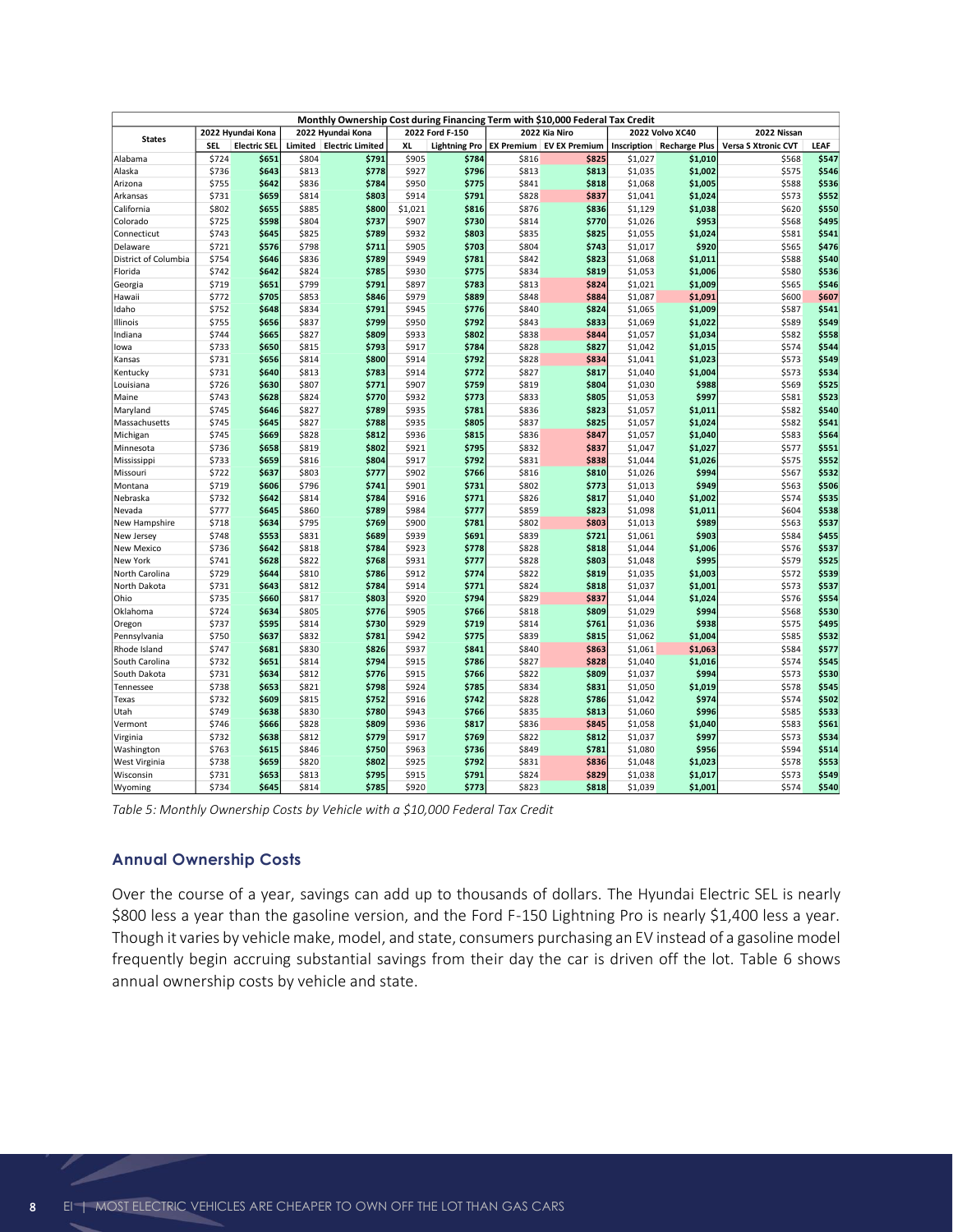|                             |                                        |                     |                     |                         |                      | Annual Ownership Cost during Financing Term |                     |                      |                      |                      |                     |                    |
|-----------------------------|----------------------------------------|---------------------|---------------------|-------------------------|----------------------|---------------------------------------------|---------------------|----------------------|----------------------|----------------------|---------------------|--------------------|
| <b>States</b>               | 2022 Hyundai Kona<br>2022 Hyundai Kona |                     |                     |                         | 2022 Ford F-150      |                                             | 2022 Kia Niro       |                      | 2022 Volvo XC40      | 2022 Nissan          |                     |                    |
|                             | <b>SEL</b>                             | <b>Electric SEL</b> | Limited             | <b>Electric Limited</b> | <b>XL</b>            | <b>Lightning Pro</b>                        | <b>EX Premium</b>   | <b>EV EX Premium</b> | <b>Inscription</b>   | <b>Recharge Plus</b> | Versa S Xtronic CVT | LEAF               |
| Alabama                     | \$8,683                                | \$8,229             | \$9,650             | \$9,914                 | \$10,855             | \$9,828                                     | \$9,795             | \$10,315             | \$12,322             | \$12,533             | \$6,813             | \$6,982            |
| Alaska                      | \$8,830                                | \$8,137             | \$9,759             | \$9,758                 | \$11,125             | \$9,975                                     | \$9,759             | \$10,169             | \$12,416             | \$12,435             | \$6,896             | \$6,972            |
| Arizona                     | \$9,054                                | \$8,115             | \$10,037            | \$9,826                 | \$11,402             | \$9,718                                     | \$10,091            | \$10,232             | \$12,814             | \$12,475             | \$7,061             | \$6,846            |
| Arkansas<br>California      | \$8,774<br>\$9,624                     | \$8,327<br>\$8,275  | \$9,766<br>\$10,623 | \$10,052<br>\$10,012    | \$10,966<br>\$12,252 | \$9,903<br>\$10,209                         | \$9,938<br>\$10,518 | \$10,458<br>\$10,454 | \$12,489<br>\$13,551 | \$12,702<br>\$12,868 | \$6,881<br>\$7,438  | \$7,042<br>\$7,017 |
| Colorado                    | \$8,696                                | \$7,591             | \$9,652             | \$9,258                 | \$10,887             | \$9,178                                     | \$9,768             | \$9,655              | \$12,314             | \$11,851             | \$6,818             | \$6,358            |
| Connecticut                 | \$8,913                                | \$8,159             | \$9,903             | \$9,882                 | \$11,179             | \$10,052                                    | \$10,024            | \$10,317             | \$12,657             | \$12,700             | \$6,971             | \$6,909            |
| Delaware                    | \$8,653                                | \$7,324             | \$9,581             | \$8,945                 | \$10,855             | \$8,859                                     | \$9,644             | \$9,328              | \$12,198             | \$11,459             | \$6,780             | \$6,127            |
| District of Columbia        | \$9,048                                | \$8,165             | \$10,034            | \$9,882                 | \$11,388             | \$9,790                                     | \$10,100            | \$10,291             | \$12,815             | \$12,550             | \$7,058             | \$6,892            |
| Florida                     | \$8,901                                | \$8,121             | \$9,888             | \$9,838                 | \$11,165             | \$9,712                                     | \$10,004            | \$10,244             | \$12,635             | \$12,487             | \$6,962             | \$6,844            |
| Georgia                     | \$8,626                                | \$8,223             | \$9,593             | \$9,908                 | \$10,769             | \$9,808                                     | \$9,759             | \$10,308             | \$12,252             | \$12,519             | \$6,776             | \$6,974            |
| Hawaii                      | \$9,268                                | \$8,879             | \$10,236            | \$10,564                | \$11,747             | \$11,089                                    | \$10,178            | \$11,022             | \$13,043             | \$13,512             | \$7,195             | \$7,697            |
| Idaho                       | \$9,019                                | \$8,188             | \$10,006            | \$9,906                 | \$11,344             | \$9,724                                     | \$10,081            | \$10,306             | \$12,780             | \$12,525             | \$7,039             | \$6,906            |
| Illinois                    | \$9,057                                | \$8,286             | \$10,046            | \$10,008                | \$11,400             | \$9,917                                     | \$10,115            | \$10,418             | \$12,832             | \$12,683             | \$7,065             | \$7,010            |
| Indiana                     | \$8,926                                | \$8,395             | \$9,922             | \$10,129                | \$11,191             | \$10,042                                    | \$10,054            | \$10,542             | \$12,687             | \$12,825             | \$6,981             | \$7,110            |
| lowa                        | \$8,792                                | \$8,215             | \$9,779             | \$9,932                 | \$10,999             | \$9,828                                     | \$9,933             | \$10,340             | \$12,500             | \$12,594             | \$6,891             | \$6,941            |
| Kansas                      | \$8,776                                | \$8,290             | \$9,768             | \$10,016                | \$10,968             | \$9,915                                     | \$9,939             | \$10,426             | \$12,491             | \$12,692             | \$6,882             | \$7,011            |
| Kentucky                    | \$8,774                                | \$8,101             | \$9,761             | \$9,818                 | \$10,971             | \$9,677                                     | \$9,921             | \$10,223             | \$12,478             | \$12,459             | \$6,879             | \$6,823            |
| Louisiana                   | \$8,707<br>\$8,911                     | \$7,978<br>\$7,952  | \$9,679<br>\$9,893  | \$9,671<br>\$9,662      | \$10,887<br>\$11,185 | \$9,521<br>\$9,689                          | \$9,826<br>\$9,994  | \$10,068<br>\$10,080 | \$12,362             | \$12,267<br>\$12,381 | \$6,830             | \$6,719<br>\$6,699 |
| Maine<br>Maryland           | \$8,940                                | \$8,165             | \$9,927             | \$9,883                 | \$11,224             | \$9,790                                     | \$10,030            | \$10,292             | \$12,636<br>\$12,682 | \$12,550             | \$6,967<br>\$6,987  | \$6,893            |
| Massachusetts               | \$8,941                                | \$8,152             | \$9,930             | \$9,873                 | \$11,222             | \$10,076                                    | \$10,038            | \$10,311             | \$12,689             | \$12,706             | \$6,989             | \$6,907            |
| Michigan                    | \$8,944                                | \$8,439             | \$9,931             | \$10,157                | \$11,230             | \$10,197                                    | \$10,032            | \$10,578             | \$12,687             | \$12,895             | \$6,990             | \$7,180            |
| Minnesota                   | \$8,831                                | \$8,310             | \$9,826             | \$10,042                | \$11,047             | \$9,954                                     | \$9,987             | \$10,455             | \$12,567             | \$12,735             | \$6,919             | \$7,027            |
| Mississippi                 | \$8,800                                | \$8,326             | \$9,796             | \$10,060                | \$10,998             | \$9,921                                     | \$9,971             | \$10,469             | \$12,531             | \$12,729             | \$6,899             | \$7,036            |
| Missouri                    | \$8,667                                | \$8,056             | \$9,637             | \$9,745                 | \$10,828             | \$9,610                                     | \$9,793             | \$10,142             | \$12,308             | \$12,343             | \$6,803             | \$6,801            |
| Montana                     | \$8,622                                | \$7,689             | \$9,551             | \$9,310                 | \$10,808             | \$9,184                                     | \$9,623             | \$9,689              | \$12,160             | \$11,802             | \$6,760             | \$6,488            |
| Nebraska                    | \$8,781                                | \$8,116             | \$9,763             | \$9,826                 | \$10,988             | \$9,666                                     | \$9,910             | \$10,226             | \$12,476             | \$12,444             | \$6,882             | \$6,843            |
| Nevada                      | \$9,328                                | \$8,157             | \$10,323            | \$9,889                 | \$11,806             | \$9,743                                     | \$10,311            | \$10,296             | \$13,179             | \$12,550             | \$7,244             | \$6,868            |
| New Hampshire               | \$8,617                                | \$8,029             | \$9,546             | \$9,650                 | \$10,800             | \$9,785                                     | \$9,620             | \$10,054             | \$12,154             | \$12,283             | \$6,757             | \$6,856            |
| New Jersey                  | \$8,973                                | \$7,058             | \$9,966             | \$8,679                 | \$11,268             | \$8,708                                     | \$10,072            | \$9,073              | \$12,737             | \$11,255             | \$7,011             | \$5,873            |
| New Mexico                  | \$8,833                                | \$8,126             | \$9,812             | \$9,829                 | \$11,072             | \$9,755                                     | \$9,931             | \$10,236             | \$12,532             | \$12,483             | \$6,915             | \$6,866            |
| New York<br>North Carolina  | \$8,891<br>\$8,750                     | \$7,947<br>\$8,147  | \$9,859<br>\$9,724  | \$9,633<br>\$9,844      | \$11,173<br>\$10,948 | \$9,739<br>\$9,707                          | \$9,932<br>\$9,864  | \$10,051<br>\$10,243 | \$12,579<br>\$12,421 | \$12,355<br>\$12,455 | \$6,949<br>\$6,859  | \$6,721<br>\$6,885 |
| North Dakota                | \$8,768                                | \$8,127             | \$9,745             | \$9,828                 | \$10,973             | \$9,670                                     | \$9,884             | \$10,227             | \$12,449             | \$12,434             | \$6,872             | \$6,860            |
| Ohio                        | \$8,821                                | \$8,334             | \$9,805             | \$10,048                | \$11,046             | \$9,946                                     | \$9,944             | \$10,455             | \$12,531             | \$12,703             | \$6,909             | \$7,064            |
| Oklahoma                    | \$8,690                                | \$8,030             | \$9,663             | \$9,724                 | \$10,861             | \$9,611                                     | \$9,817             | \$10,124             | \$12,343             | \$12,341             | \$6,820             | \$6,774            |
| Oregon                      | \$8,845                                | \$7,552             | \$9,773             | \$9,173                 | \$11,147             | \$9,049                                     | \$9,769             | \$9,553              | \$12,434             | \$11,667             | \$6,906             | \$6,351            |
| Pennsylvania                | \$8,994                                | \$8,066             | \$9,981             | \$9,784                 | \$11,306             | \$9,711                                     | \$10,065            | \$10,194             | \$12,749             | \$12,462             | \$7,023             | \$6,795            |
| Rhode Island                | \$8,965                                | \$8,594             | \$9,961             | \$10,328                | \$11,250             | \$10,509                                    | \$10,079            | \$10,767             | \$12,734             | \$13,169             | \$7,007             | \$7,338            |
| South Carolina              | \$8,780                                | \$8,227             | \$9,767             | \$9,944                 | \$10,980             | \$9,853                                     | \$9,925             | \$10,353             | \$12,485             | \$12,613             | \$6,883             | \$6,954            |
| South Dakota                | \$8,770                                | \$8,030             | \$9,743             | \$9,723                 | \$10,983             | \$9,610                                     | \$9,869             | \$10,123             | \$12,441             | \$12,340             | \$6,872             | \$6,774            |
| Tennessee                   | \$8,855                                | \$8,253             | \$9,851             | \$9,987                 | \$11,082             | \$9,831                                     | \$10,007            | \$10,395             | \$12,599             | \$12,646             | \$6,935             | \$6,961            |
| Texas                       | \$8,789                                | \$7,723             | \$9,778             | \$9,444                 | \$10,991             | \$9,318                                     | \$9,939             | \$9,851              | \$12,502             | \$12,100             | \$6,889             | \$6,443            |
| Utah                        | \$8,988                                | \$8,074             | \$9,964             | \$9,773                 | \$11,311             | \$9,605                                     | \$10,023            | \$10,170             | \$12,717             | \$12,370             | \$7,015             | \$6,808            |
| Vermont                     | \$8,947                                | \$8,408             | \$9,933             | \$10,125                | \$11,234             | \$10,218                                    | \$10,034            | \$10,552             | \$12,690             | \$12,893             | \$6,992             | \$7,155            |
| Virginia                    | \$8,779                                | \$8,076             | \$9,749<br>\$10,153 | \$9,766<br>\$9,414      | \$10,998             | \$9,650                                     | \$9,868<br>\$10,191 | \$10,165<br>\$9,790  | \$12,447<br>\$12,965 | \$12,376             | \$6,877<br>\$7,133  | \$6,822<br>\$6,588 |
| Washington<br>West Virginia | \$9,161<br>\$8,855                     | \$7,793<br>\$8,326  | \$9,842             | \$10,044                | \$11,555<br>\$11,095 | \$9,253<br>\$9,922                          | \$9,974             | \$10,450             | \$12,578             | \$11,887<br>\$12,696 | \$6,932             | \$7,051            |
| Wisconsin                   | \$8,773                                | \$8,254             | \$9,750             | \$9,956                 | \$10,981             | \$9,910                                     | \$9,888             | \$10,364             | \$12,455             | \$12,622             | \$6,875             | \$6,999            |
| Wyoming                     | \$8,803                                | \$8,155             | \$9,771             | \$9,840                 | \$11,039             | \$9,697                                     | \$9,874             | \$10,235             | \$12,471             | \$12,428             | \$6,892             | \$6,902            |

<span id="page-11-0"></span>*Table 6: Annual Ownership Costs by Vehicle*

#### **Total Cost of Ownership**

The analysis above focuses on monthly costs during the financing term, which includes monthly loan repayment. However, after a vehicle loan is paid off, monthly savings for EVs grow dramatically. For example, [Table 7](#page-12-0) below shows monthly ownership costs after loan repayment. At this point, consumers save on average anywhere from \$1,500 to \$2,000 per year, with some vehicle-state combinations as high as \$3,000 per year.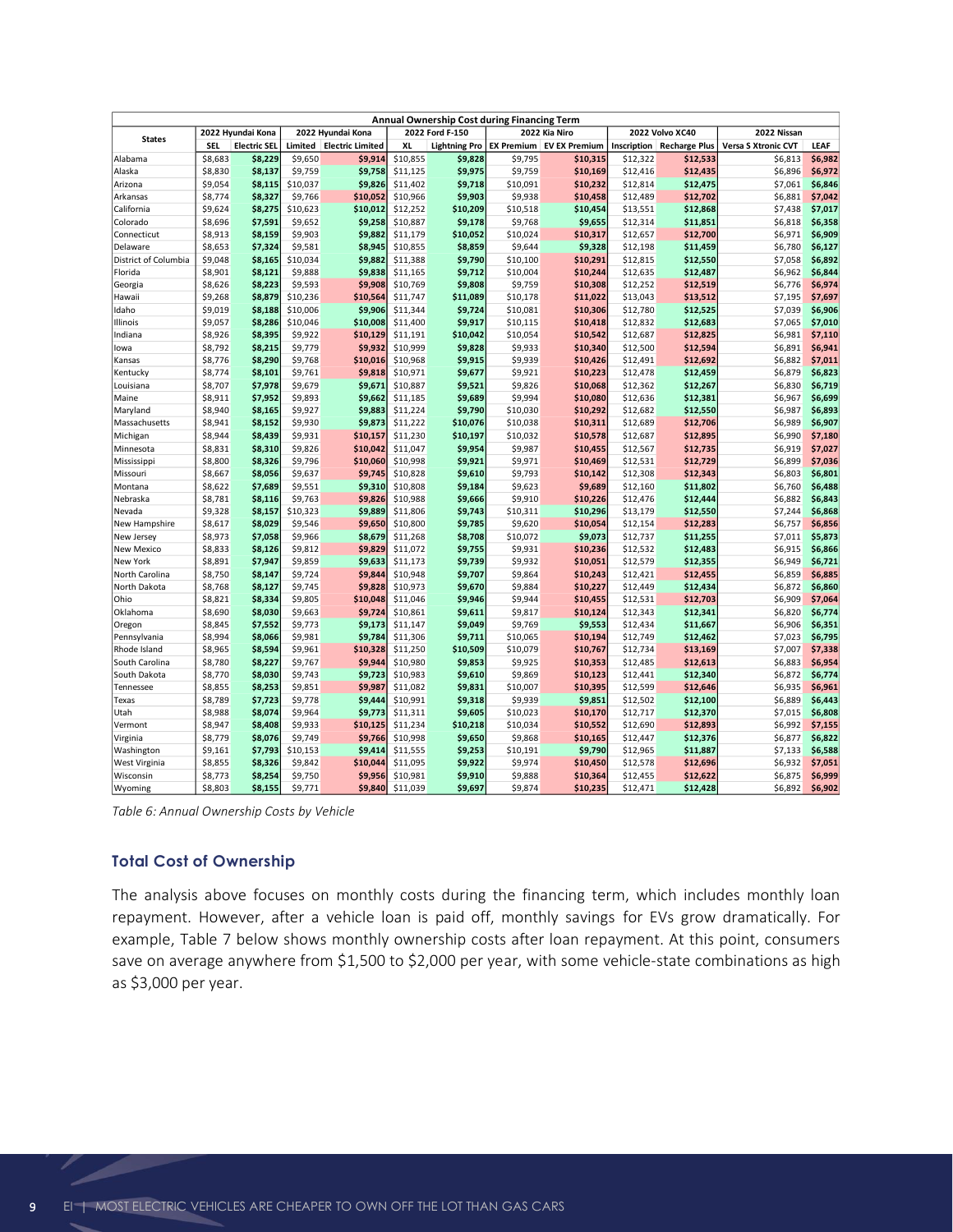|                                  |                |                     |                |                         |                | Monthly Ownership Cost after Financing Term |                   |                      |                |                      |                     |                |
|----------------------------------|----------------|---------------------|----------------|-------------------------|----------------|---------------------------------------------|-------------------|----------------------|----------------|----------------------|---------------------|----------------|
|                                  |                | 2022 Hyundai Kona   |                | 2022 Hyundai Kona       |                | 2022 Ford F-150                             |                   | 2022 Kia Niro        |                | 2022 Volvo XC40      | 2022 Nissan         |                |
| <b>States</b>                    | SEL            | <b>Electric SEL</b> | Limited        | <b>Electric Limited</b> | XL             | <b>Lightning Pro</b>                        | <b>EX Premium</b> | <b>EV EX Premium</b> | Inscription    | <b>Recharge Plus</b> | Versa S Xtronic CVT | LEAF           |
| Alabama                          | \$363          | \$257               | \$370          | \$267                   | \$443          | \$298                                       | \$327             | \$273                | \$416          | \$300                | \$307               | \$252          |
| Alaska                           | \$391          | \$272               | \$398          | \$282                   | \$486          | \$336                                       | \$345             | \$290                | \$451          | \$328                | \$326               | \$269          |
| Arizona                          | \$388          | \$238               | \$394          | \$249                   | \$481          | \$278                                       | \$343             | \$254                | \$447          | \$281                | \$324               | \$234          |
| Arkansas                         | \$361          | \$251               | \$368          | \$261                   | \$440          | \$287                                       | \$326             | \$267                | \$414          | \$292                | \$306               | \$246          |
| California                       | \$429          | \$281               | \$435          | \$291                   | \$543          | \$346                                       | \$370             | \$299                | \$497          | \$337                | \$350               | \$279          |
| Colorado                         | \$369          | \$245               | \$375          | \$255                   | \$451          | \$285                                       | \$331             | \$260                | \$423          | \$288                | \$311               | \$240          |
| Connecticut                      | \$373          | \$269               | \$380          | \$279                   | \$458          | \$332                                       | \$334             | \$287                | \$428          | \$324                | \$314               | \$267          |
| Delaware<br>District of Columbia | \$376<br>\$386 | \$238<br>\$240      | \$383<br>\$392 | \$249<br>\$251          | \$463<br>\$478 | \$278<br>\$281                              | \$336<br>\$342    | \$254<br>\$256       | \$432<br>\$444 | \$281<br>\$284       | \$316<br>\$322      | \$234<br>\$236 |
| Florida                          | \$374          | \$237               | \$380          | \$247                   | \$459          | \$275                                       | \$334             | \$252                | \$429          | \$278                | \$314               | \$232          |
| Georgia                          | \$359          | \$256               | \$365          | \$267                   | \$436          | \$296                                       | \$324             | \$272                | \$410          | \$299                | \$304               | \$252          |
| Hawaii                           | \$412          | \$311               | \$418          | \$321                   | \$518          | \$403                                       | \$359             | \$332                | \$476          | \$382                | \$339               | \$312          |
| Idaho                            | \$383          | \$242               | \$390          | \$253                   | \$474          | \$276                                       | \$340             | \$257                | \$441          | \$282                | \$321               | \$237          |
| Illinois                         | \$386          | \$249               | \$392          | \$259                   | <b>\$477</b>   | \$290                                       | \$342             | \$265                | \$444          | \$293                | \$322               | \$244          |
| Indiana                          | \$372          | \$254               | \$378          | \$264                   | \$456          | \$296                                       | \$333             | \$270                | \$427          | \$298                | \$313               | \$249          |
| lowa                             | \$365          | \$245               | \$371          | \$255                   | \$445          | \$284                                       | \$328             | \$260                | \$418          | \$287                | \$308               | \$240          |
| Kansas                           | \$361          | \$248               | \$368          | \$258                   | \$440          | \$288                                       | \$326             | \$264                | \$414          | \$291                | \$306               | \$243          |
| Kentucky                         | \$363          | \$235               | \$369          | \$245                   | \$443          | \$272                                       | \$327             | \$251                | \$416          | \$276                | \$307               | \$230          |
| Louisiana                        | \$364          | \$233               | \$370          | \$244                   | \$444          | \$269                                       | \$327             | \$249                | \$417          | \$274                | \$308               | \$228          |
| Maine                            | \$376          | \$253               | \$383          | \$263                   | \$463          | \$304                                       | \$336             | \$270                | \$432          | \$302                | \$316               | \$250          |
| Maryland                         | \$377<br>\$376 | \$240<br>\$273      | \$383          | \$251<br>\$283          | \$464          | \$281<br>\$338                              | \$336             | \$256<br>\$291       | \$433          | \$284<br>\$329       | \$316               | \$236<br>\$271 |
| Massachusetts                    | \$377          | \$263               | \$382<br>\$384 | \$273                   | \$463<br>\$465 | \$315                                       | \$335<br>\$336    | \$280                | \$432<br>\$433 | \$312                | \$316<br>\$317      | \$260          |
| Michigan<br>Minnesota            | \$364          | \$248               | \$371          | \$258                   | \$445          | \$289                                       | \$328             | \$264                | \$418          | \$291                | \$308               | \$243          |
| Mississippi                      | \$361          | \$248               | \$368          | \$258                   | \$440          | \$286                                       | \$326             | \$264                | \$414          | \$290                | \$306               | \$243          |
| Missouri                         | \$361          | \$241               | \$367          | \$251                   | \$440          | \$278                                       | \$326             | \$25                 | \$413          | \$282                | \$306               | \$236          |
| Montana                          | \$374          | \$234               | \$380          | \$244                   | \$459          | \$270                                       | \$334             | \$250                | \$429          | \$275                | \$314               | \$229          |
| Nebraska                         | \$366          | \$239               | \$372          | \$249                   | \$447          | \$274                                       | \$329             | \$254                | \$419          | \$279                | \$309               | \$234          |
| Nevada                           | \$406          | \$235               | \$412          | \$245                   | \$508          | \$272                                       | \$355             | \$250                | \$469          | \$276                | \$335               | \$230          |
| New Hampshire                    | \$374          | \$263               | \$380          | \$273                   | \$459          | \$320                                       | \$334             | \$280                | \$429          | \$315                | \$314               | \$260          |
| New Jersey                       | \$377          | \$251               | \$384          | \$261                   | \$465          | \$300                                       | \$336             | \$268                | \$433          | \$299                | \$317               | \$247          |
| <b>New Mexico</b>                | \$371          | \$242               | \$378          | \$252                   | \$456          | \$284                                       | \$332             | \$258                | \$426          | \$286                | \$313               | \$237          |
| New York                         | \$381          | \$261               | \$387          | \$271                   | \$470          | \$318                                       | \$338             | \$279                | \$438          | \$313                | \$319               | \$258          |
| North Carolina                   | \$366          | \$246               | \$372          | \$256                   | \$447          | \$283                                       | \$329             | \$261                | \$419          | \$287                | \$309               | \$241          |
| North Dakota                     | \$366          | \$243               | \$373          | \$253                   | \$448          | \$278                                       | \$329             | \$258                | \$420          | \$283                | \$310               | \$237          |
| Ohio                             | \$368          | \$256               | \$374          | \$266                   | \$450          | \$296                                       | \$330             | \$272                | \$422          | \$299                | \$311               | \$251          |
| Oklahoma<br>Oregon               | \$362<br>\$392 | \$238<br>\$244      | \$368<br>\$399 | \$248<br>\$254          | \$441<br>\$488 | \$276<br>\$280                              | \$326<br>\$346    | \$253<br>\$259       | \$415<br>\$452 | \$280<br>\$284       | \$307<br>\$327      | \$233<br>\$238 |
| Pennsylvania                     | \$381          | \$243               | \$388          | \$253                   | \$471          | \$285                                       | \$339             | \$259                | \$438          | \$287                | \$319               | \$238          |
| Rhode Island                     | \$375          | \$271               | \$381          | \$281                   | \$461          | \$335                                       | \$335             | \$289                | \$431          | \$326                | \$315               | \$268          |
| South Carolina                   | \$364          | \$246               | \$370          | \$256                   | \$444          | \$286                                       | \$327             | \$261                | \$417          | \$289                | \$308               | \$241          |
| South Dakota                     | \$369          | \$237               | \$375          | \$248                   | \$451          | \$276                                       | \$331             | \$253                | \$423          | \$280                | \$311               | \$233          |
| Tennessee                        | \$366          | \$242               | \$372          | \$252                   | \$447          | \$278                                       | \$329             | \$258                | \$419          | \$283                | \$309               | \$237          |
| Texas                            | \$363          | \$237               | \$370          | \$247                   | \$443          | \$275                                       | \$327             | \$252                | \$416          | \$279                | \$308               | \$232          |
| Utah                             | \$385          | \$239               | \$392          | \$249                   | \$477          | \$273                                       | \$342             | \$254                | \$443          | \$279                | \$322               | \$234          |
| Vermont                          | \$377          | \$261               | \$384          | \$271                   | \$465          | \$317                                       | \$336             | \$278                | \$434          | \$312                | \$317               | \$258          |
| Virginia                         | \$370          | \$242               | \$377          | \$253                   | \$454          | \$281                                       | \$332             | \$258                | \$425          | \$284                | \$312               | \$237          |
| Washington                       | \$393          | \$243               | \$400          | \$253                   | \$489          | \$276                                       | \$347             | \$258                | \$453          | \$282                | \$327               | \$237          |
| West Virginia                    | \$370          | \$254               | \$376          | \$264                   | \$453          | \$292                                       | \$331             | \$269                | \$424          | \$296                | \$312               | \$249          |
| Wisconsin                        | \$367          | \$253               | \$373          | \$264                   | \$449          | \$298                                       | \$329             | \$270                | \$421          | \$299                | \$310               | \$249          |
| Wyoming                          | \$373          | \$251               | \$380          | \$261                   | \$459          | \$287                                       | \$334             | \$266                | \$429          | \$291                | \$314               | \$245          |

<span id="page-12-0"></span>*Table 7: Monthly Ownership Cost by Vehicle after Loan Repayment*

Because EVs are so much more efficient with significantly lower maintenance costs, vehicle TCO over average lifetimes are significantly lower today for EVs than for gasoline vehicles[. Table 8](#page-13-0) below shows TCO during the vehicle lifetime, estimated at 12 years based on national data, <sup>26</sup> an[d Figure 6](#page-14-0) compares average national TCO across each pair of vehicle comparisons.

Even though EVs are often cheaper to own on a monthly basis even during loan repayment and much lower on a TCO basis higher purchase costs can dissuade potential EV owners from purchasing. Better understanding around the costs of EV ownership is needed to overcome this information barrier.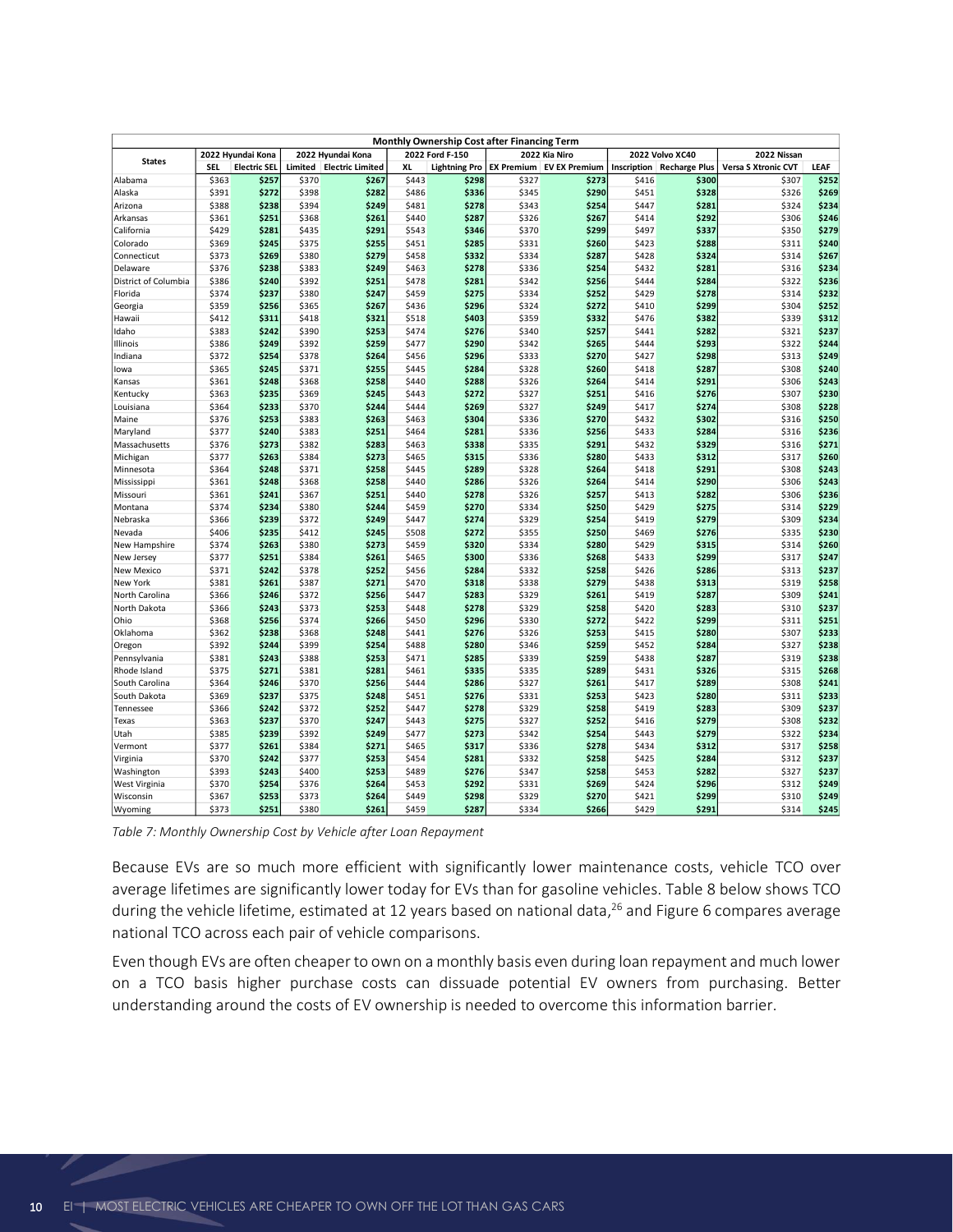|                              |                      |                                          |                      |                                              |                      | Total Cost of Ownership over 12 Years   |                      |                                                  |                      |                                         |                                    |                                        |
|------------------------------|----------------------|------------------------------------------|----------------------|----------------------------------------------|----------------------|-----------------------------------------|----------------------|--------------------------------------------------|----------------------|-----------------------------------------|------------------------------------|----------------------------------------|
| <b>States</b>                | <b>SEL</b>           | 2022 Hyundai Kona<br><b>Electric SEL</b> | Limited              | 2022 Hyundai Kona<br><b>Electric Limited</b> | XL                   | 2022 Ford F-150<br><b>Lightning Pro</b> |                      | 2022 Kia Niro<br><b>EX Premium EV EX Premium</b> | Inscription          | 2022 Volvo XC40<br><b>Recharge Plus</b> | 2022 Nissan<br>Versa S Xtronic CVT | LEAF                                   |
| Alabama                      | \$60,729             | \$54,522                                 | \$66,497             | \$64,095                                     | \$75,368             | \$64,898                                | \$66,247             | \$66,777                                         | \$83,174             | \$80,035                                |                                    | \$48,461 \$47,173                      |
| Alaska                       | \$62,443             | \$54,350                                 | \$68,016             | \$63,597                                     | \$78,212             | \$66,760                                | \$66,699             | \$66,411                                         | \$84,845             | \$80,281                                |                                    | \$49,515 \$47,503                      |
| Arizona                      | \$63,459             | \$53,091                                 | \$69,306             | \$62,794                                     | \$79,437             | \$63,438                                | \$68,297             | \$65,497                                         | \$86,711             | \$78,859                                | \$50,270                           | \$45,623                               |
| Arkansas                     | \$61,117             | \$54,813                                 | \$67,007             | \$64,589                                     | \$75,816             | \$64,920                                | \$66,918             | \$67,283                                         | \$83,927             | \$80,605                                |                                    | \$48,755 \$47,255                      |
| California                   | \$67,758             | \$55,138                                 | \$73,685             | \$64,976                                     | \$85,892             | \$68,060                                | \$71,380             | \$67,943                                         | \$92,183             | \$82,572                                |                                    | \$53,105 \$47,825                      |
| Colorado                     | \$60,982             | \$50,409                                 | \$66,697             | \$59,893                                     | \$75,819             | \$60,730                                | \$66,229             | \$62,554                                         | \$83,366             | \$75,706                                | \$48,609                           | \$43,133                               |
| Connecticut                  | \$62,237             | \$54,102                                 | \$68,120             | \$63,867                                     | \$77,532             | \$66,731                                | \$67,624             | \$66,793                                         | \$85,289             | \$81,226                                | \$49,485                           | \$46,823                               |
| Delaware                     | \$61,037             | \$48,801                                 | \$66,610             | \$58,048                                     | \$76,069             | \$58,806                                | \$65,781             | \$60,638                                         | \$83,114             | \$73,437                                |                                    | \$48,597 \$41,699                      |
| District of Columbia         | \$63,353             | \$53,408                                 | \$69,219             | \$63,143                                     | \$79,253             | \$63,919                                | \$68,295             | \$65,867                                         | \$86,625             | \$79,332                                |                                    | \$50,208 \$45,929                      |
| Florida                      | \$62,191             | \$53,056                                 | \$68,057             | \$62,792                                     | \$77,482             | \$63,298                                | \$67,536             | \$65,491                                         | \$85,194             | \$78,836                                |                                    | \$49,449 \$45,549                      |
| Georgia                      | \$60,281<br>\$65,378 | \$54,489<br>\$59,515                     | \$66,049<br>\$71,147 | \$64,062<br>\$69,088                         | \$74,686<br>\$82,453 | \$64,750<br>\$74,745                    | \$65,954<br>\$69,283 | \$66,733<br>\$72,224                             | \$82,624<br>\$88,897 | \$79,940<br>\$87,641                    |                                    | \$48,168 \$47,127<br>\$51,497 \$52,680 |
| Hawaii<br>Idaho              | \$63,126             | \$53,745                                 | \$68,992             | \$63,481                                     | \$78,907             | \$63,548                                | \$68,146             | \$66,139                                         | \$86,345             | \$79,288                                |                                    | \$50,059 \$46,191                      |
| Illinois                     | \$63,396             | \$54,429                                 | \$69,274             | \$64,185                                     | \$79,303             | \$64,982                                | \$68,364             | \$66,916                                         | \$86,705             | \$80,418                                |                                    | \$50,240 \$46,937                      |
| Indiana                      | \$62,251             | \$55,202                                 | \$68,166             | \$65,019                                     | \$77,515             | \$65,854                                | \$67,742             | \$67,771                                         | \$85,378             | \$81,372                                |                                    | \$49,504 \$47,666                      |
| lowa                         | \$61,326             | \$53,875                                 | \$67,192             | \$63,611                                     | \$76,163             | \$64,295                                | \$66,971             | \$66,326                                         | \$84,129             | \$79,750                                | \$48,884                           | \$46,386                               |
| Kansas                       | \$61,130             | \$54,416                                 | \$67,021             | \$64,192                                     | \$75,836             | \$64,910                                | \$66,926             | \$66,922                                         | \$83,944             | \$80,416                                |                                    | \$48,764 \$46,899                      |
| Kentucky                     | \$61,182             | \$52,899                                 | \$67,048             | \$62,635                                     | \$75,944             | \$63,021                                | \$66,877             | \$65,322                                         | \$83,953             | \$78,614                                | \$48,790                           | \$45,379                               |
| Louisiana                    | \$60,862             | \$52,229                                 | \$66,652             | \$61,838                                     | \$75,546             | \$62,143                                | \$66,409             | \$64,484                                         | \$83,388             | \$77,569                                |                                    | \$48,555 \$44,798                      |
| Maine                        | \$62,336             | \$52,540                                 | \$68,178             | \$62,235                                     | \$77,732             | \$63,957                                | \$67,547             | \$65,036                                         | \$85,318             | \$78,867                                |                                    | \$49,535 \$45,193                      |
| Maryland                     | \$62,498             | \$53,411                                 | \$68,364             | \$63,147                                     | \$77,950             | \$63,924                                | \$67,736             | \$65,871                                         | \$85,572             | \$79,336                                |                                    | \$49,649 \$45,932                      |
| Massachusetts                | \$62,471             | \$54,158                                 | \$68,349             | \$63,914                                     | \$77,893             | \$67,032                                | \$67,760             | \$66,862                                         | \$85,566             | \$81,397                                |                                    | \$49,635 \$46,912                      |
| Michigan                     | \$62,532             | \$55,691                                 | \$68,398             | \$65,427                                     | \$78,001             | \$67,258                                | \$67,758             | \$68,249                                         | \$85,614             | \$82,184                                |                                    | \$49,671 \$48,324                      |
| Minnesota                    | \$61,513             | \$54,471                                 | \$67,422             | \$64,278                                     | \$76,398             | \$65,105                                | \$67,239             | \$67,026                                         | \$84,456             | \$80,610                                |                                    | \$49,020 \$46,942                      |
| Mississippi                  | \$61,249<br>\$60,575 | \$54,659<br>\$52,971                     | \$67,164<br>\$66,354 | \$64,476<br>\$62,562                         | \$75,988             | \$64,896<br>\$62,979                    | \$67,087             | \$67,189<br>\$65,213                             | \$84,145<br>\$83,010 | \$80,605                                |                                    | \$48,850 \$47,079<br>\$48,364 \$45,566 |
| Missouri<br>Montana          | \$60,793             | \$50,793                                 | \$66,366             | \$60,041                                     | \$75,121<br>\$75,697 | \$60,484                                | \$66,184<br>\$65,621 | \$62,601                                         | \$82,814             | \$78,324<br>\$75,260                    |                                    | \$48,437 \$43,658                      |
| Nebraska                     | \$61,308             | \$53,200                                 | \$67,149             | \$62,895                                     | \$76,164             | \$63,133                                | \$66,875             | \$65,558                                         | \$84,052             | \$78,728                                |                                    | \$48,864 \$45,696                      |
| Nevada                       | \$65,465             | \$53,183                                 | \$71,373             | \$62,988                                     | \$82,422             | \$63,355                                | \$69,816             | \$65,692                                         | \$89,318             | \$79,068                                |                                    | \$51,601 \$45,607                      |
| New Hampshire                | \$60,753             | \$53,496                                 | \$66,326             | \$62,744                                     | \$75,636             | \$65,254                                | \$65,595             | \$65,497                                         | \$82,765             | \$79,075                                |                                    | \$48,411 \$46,580                      |
| New Jersey                   | \$62,680             | \$47,593                                 | \$68,576             | \$56,840                                     | \$78,190             | \$58,513                                | \$67,959             | \$59,515                                         | \$85,864             | \$72,721                                |                                    | \$49,778 \$40,588                      |
| <b>New Mexico</b>            | \$61,773             | \$53,266                                 | \$67,597             | \$62,931                                     | \$76,895             | \$63,841                                | \$67,117             | \$65,648                                         | \$84,584             | \$79,077                                |                                    | \$49,162 \$45,857                      |
| New York                     | \$62,385             | \$52,790                                 | \$68,154             | \$62,364                                     | \$77,893             | \$64,693                                | \$67,329             | \$65,188                                         | \$85,213             | \$79,125                                |                                    | \$49,543 \$45,603                      |
| North Carolina               | \$61,160             | \$53,647                                 | \$66,965             | \$63,282                                     | \$75,983             | \$63,690                                | \$66,654             | \$65,944                                         | \$83,788             | \$79,108                                |                                    | \$48,755 \$46,209                      |
| North Dakota                 | \$61,269             | \$53,431                                 | \$67,087             | \$63,086                                     | \$76,135             | \$63,329                                | \$66,767             | \$65,738                                         | \$83,950             | \$78,856                                |                                    | \$48,830 \$45,959                      |
| Ohio                         | \$61,591             | \$55,018                                 | \$67,445             | \$64,734                                     | \$76,581             | \$65,430                                | \$67,102             | \$67,445                                         | \$84,428             | \$80,847                                |                                    | \$49,052 \$47,547                      |
| Oklahoma                     | \$60,723             | \$52,632                                 | \$66,516             | \$62,245                                     | \$75,332             | \$62,844                                | \$66,327             | \$64,920                                         | \$83,223             | \$78,141                                | \$48,466                           | \$45,229                               |
| Oregon                       | \$62,560             | \$50,369<br>\$52,894                     | \$68,133<br>\$68,795 | \$59,616                                     | \$78,390             | \$60,079                                | \$66,775             | \$62,178                                         | \$84,989             | \$74,846                                |                                    | \$49,591 \$43,236<br>\$49,931 \$45,432 |
| Pennsylvania<br>Rhode Island | \$62,929<br>\$62,558 | \$56,623                                 | \$68,473             | \$62,629<br>\$66,440                         | \$78,606<br>\$77,983 | \$63,563<br>\$69,397                    | \$68,018<br>\$67,942 | \$65,368<br>\$69,390                             | \$86,103<br>\$85,756 | \$78,903<br>\$83,935                    |                                    | \$49,705 \$49,313                      |
| South Carolina               | \$61,229             | \$53,965                                 | \$67,095             | \$63,701                                     | \$76,016             | \$64,488                                | \$66,907             | \$66,426                                         | \$84,010             | \$79,895                                |                                    | \$48,820 \$46,487                      |
| South Dakota                 | \$61,358             | \$52,625                                 | \$67,151             | \$62,239                                     | \$76,299             | \$62,833                                | \$66,741             | \$64,913                                         | \$84,004             | \$78,132                                | \$48,880                           | \$45,222                               |
| Tennessee                    | \$61,686             | \$54,026                                 | \$67,601             | \$63,843                                     | \$76,655             | \$64,123                                | \$67,373             | \$66,543                                         | \$84,683             | \$79,897                                |                                    | \$49,135 \$46,431                      |
| Texas                        | \$61,265             | \$50,752                                 | \$67,143             | \$60,508                                     | \$76,056             | \$61,022                                | \$66,973             | \$63,213                                         | \$84,082             | \$76,589                                |                                    | \$48,848 \$43,230                      |
| Utah                         | \$63,041             | \$53,006                                 | \$68,851             | \$62,649                                     | \$78,843             | \$62,815                                | \$67,899             | \$65,290                                         | \$86,114             | \$78,358                                |                                    | \$49,985 \$45,536                      |
| Vermont                      | \$62,552             | \$55,335                                 | \$68,418             | \$65,071                                     | \$78,031             | \$67,320                                | \$67,771             | \$67,932                                         | \$85,638             | \$82,053                                |                                    | \$49,684 \$48,012                      |
| Virginia                     | \$61,454             | \$53,101                                 | \$67,237             | \$62,698                                     | \$76,457             | \$63,270                                | \$66,771             | \$65,366                                         | \$84,101             | \$78,553                                | \$48,940                           | \$45,708                               |
| Washington                   | \$64,187             | \$51,783                                 | \$70,077             | \$61,031                                     | \$80,494             | \$61,195                                | \$68,922             | \$63,565                                         | \$87,705             | \$76,100                                |                                    | \$50,760 \$44,618                      |
| West Virginia                | \$61,827             | \$54,908                                 | \$67,693             | \$64,644                                     | \$76,927             | \$65,186                                | \$67,298             | \$67,346                                         | \$84,746             | \$80,707                                |                                    | \$49,211 \$47,404                      |
| Wisconsin                    | \$61,313             | \$54,418                                 | \$67,130             | \$64,073                                     | \$76,201             | \$65,209                                | \$66,795             | \$66,808                                         | \$84,003             | \$80,324                                |                                    | \$48,859 \$47,041                      |
| Wyoming                      | \$61,687             | \$53,932                                 | \$67,456             | \$63,505                                     | \$76,829             | \$63,857                                | \$66,873             | \$66,145                                         | \$84,354             | \$79,202                                |                                    | \$49,087 \$46,535                      |

<span id="page-13-0"></span>*Table 8: Total Cost of Ownership during Vehicle Lifetime*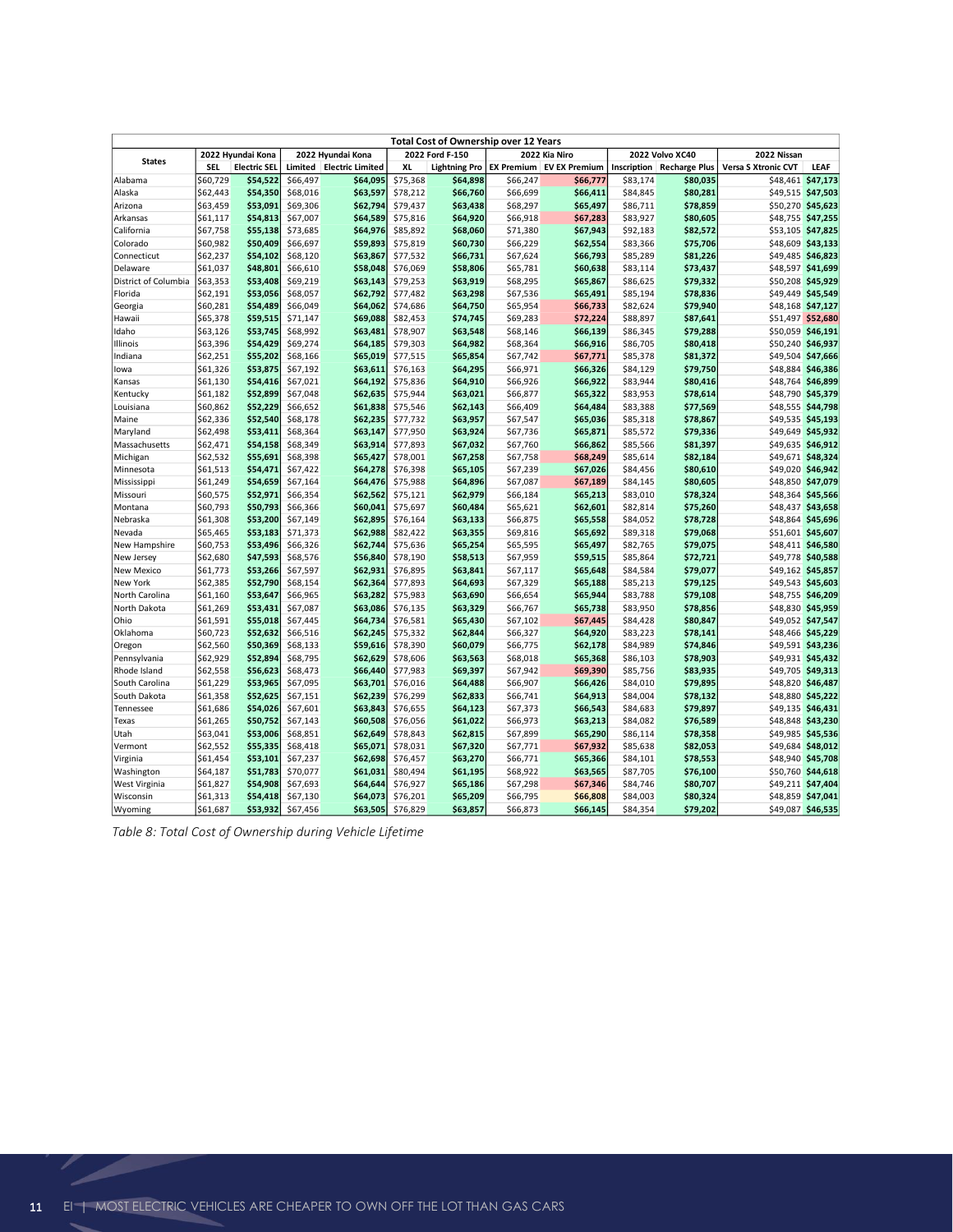

<span id="page-14-0"></span>*Figure 6: National Average Total Cost of Ownership over Vehicle Lifetime*

## **CONCLUSION**

Many studies show that operating costs and TCO are lower for EVs. But the more relevant factor in influencing consumer decision-making at the time of purchase is the *monthly cost of paying for and owning* an EV during a period of loan repayment.

Today, EVs have higher upfront prices, leading some consumers to think owning an EV is only available to higher-income earners. Failure to translate purchase price differences to monthly loan repayment costs also makes purchase price differences seem greater, especially when combined with fuel and maintenance savings. However, in many states and across multiple vehicle models today, it is cheaper to buy an EV than a gasoline vehicle.

This analysis is good news for consumers who want protection from high oil prices, but EVs should be available to all Americans looking to purchase a new car. The EV incentives currently under consideration in Congress would help ensure millions more American drivers can access EVs to help families deal with pain at the pump in nearly every state.

These impressive consumer savings are contingent on continued federal support for EV adoption, in particular the federal tax credit of at least \$7,500. GM and Tesla have already exceeded the sales cap under this program, and Nissan and Ford will likely hit the cap this year. Without this incentive, it would cost consumers more per month during loan repayment to purchase an EV for nearly all vehicle-state comparisons we evaluated.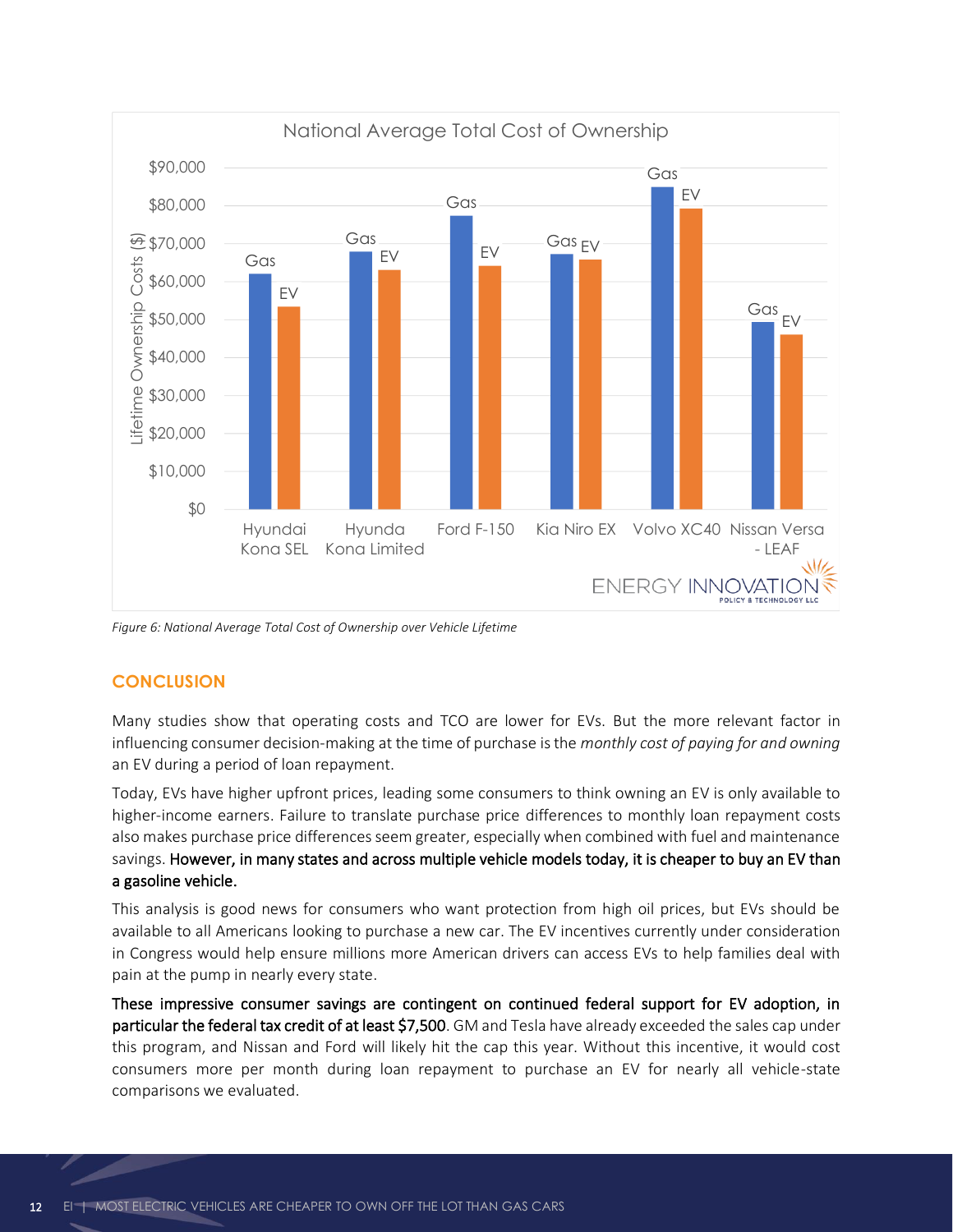EV purchase costs will continue to decline over time, making their economic case even stronger. Furthermore, because electricity prices are subject to state utility regulation, they tend to change slowly over time, but gasoline prices are highly variable and dependent on global oil markets and volatile geopolitics. As more Americans grapple with the high price of gasoline, continued federal policy support for EVs will help get more people driving EVs and reaping savings the minute they drive off the lot.

<sup>7</sup> "Update on Electric Vehicle Costs in the United States through 2030."

<sup>10</sup> "Driving into Debt | U.S. PIRG," accessed April 19, 2022, https://uspirg.org/feature/usp/driving-debt.

<sup>11</sup> Borlaug et al., "Levelized Cost of Charging Electric Vehicles in the United States"; "Update on Electric Vehicle Costs in the United States through 2030."

<sup>12</sup> "What Is a Down Payment on a Car?," J.D. Power, accessed April 15, 2022, https://www.jdpower.com/cars/shopping-guides/what-is-a-down-payment-on-a-car.

<sup>13</sup> "Federal EV Tax Credit Phase Out Tracker By Automaker – EVAdoption," accessed April 18, 2022, https://evadoption.com/ev-sales/federal-ev-tax-credit-phase-out-tracker-by-automaker/.

<sup>14</sup> Ronald Montoya, "How Long Should a Car Loan Be?," Edmunds, May 1, 2013, https://www.edmunds.com/carloan/how-long-should-my-car-loan-be.html.

<sup>15</sup> "Average Car Loan Interest Rates by Credit Score," NerdWallet, accessed April 15, 2022, https://www.nerdwallet.com/article/loans/auto-loans/average-car-loan-interest-rates-by-credit-score.

<sup>16</sup> "Versa Configurator | Summary | Nissan USA," Nissan, accessed April 18, 2022, https://www.nissanusa.com/shopping-tools/build-price/c/29483/BABc5:ArKIYJw.

<sup>17</sup> "Nissan LEAF Configurator | Summary | Nissan USA," Nissan, accessed April 18, 2022, https://www.nissanusa.com/shopping-tools/build-price/c/29324/BABch:AqoD5iM.

<sup>18</sup> "FOTW #1190, June 14, 2021: Battery-Electric Vehicles Have Lower Scheduled Maintenance Costs than Other Light-Duty Vehicles," Energy.gov, accessed April 15, 2022, https://www.energy.gov/eere/vehicles/articles/fotw-1190-june-14-2021-battery-electric-vehicles-have-lower-scheduled.

<sup>19</sup> U.S. Environmental Proection Agency, "Population and Activity of Onroad Vehilces in MOVES3," April 2021, https://nepis.epa.gov/Exe/ZyPDF.cgi?Dockey=P1011TF8.pdf.

<sup>20</sup> "AAA Gas Prices," accessed April 15, 2022, https://gasprices.aaa.com/state-gas-price-averages/.

<sup>21</sup> Borlaug et al., "Levelized Cost of Charging Electric Vehicles in the United States."

<sup>1</sup> Brennan Borlaug et al., "Levelized Cost of Charging Electric Vehicles in the United States," *Joule* 4, no. 7 (July 15, 2020): 1470–85, https://doi.org/10.1016/j.joule.2020.05.013.

<sup>&</sup>lt;sup>2</sup> Tom Taylor and Josh Rosenberg, "Total Cost of Ownership Analysis" (Atlas Public Policy, February 2022), https://atlaspolicy.com/wp-content/uploads/2022/01/Total-Cost-of-Ownership-Analysis.pdf.

<sup>3</sup> "Update on Electric Vehicle Costs in the United States through 2030," *International Council on Clean Transportation* (blog), accessed April 19, 2022, https://theicct.org/publication/update-on-electric-vehicle-costs-in-the-united-statesthrough-2030/.

<sup>4</sup> Marco Miotti et al., "Personal Vehicles Evaluated against Climate Change Mitigation Targets," *Environmental Science & Technology* 50, no. 20 (October 18, 2016): 10795–804, https://doi.org/10.1021/acs.est.6b00177.

<sup>5</sup> "New Consumer Reports Analysis Shows Rising Gas Prices Ramp up Savings for EV Owners," CR Advocacy, accessed April 19, 2022, https://advocacy.consumerreports.org/press\_release/new-consumer-reports-analysis-shows-risinggas-prices-ramp-up-savings-for-ev-owners/.

<sup>6</sup> Amol Phadke et al., "2035 The Report" (Goldman School of Public Policy, University of California Berkeley, June 2020), http://www.2035report.com/wp-content/uploads/2020/06/2035-Report.pdf?hsCtaTracking=8a85e9ea-4ed3-4ec0-b4c6-906934306ddb%7Cc68c2ac2-1db0-4d1c-82a1-65ef4daaf6c1.

<sup>&</sup>lt;sup>8</sup> "As More Americans Choose EVs, Price and Range Continue to Hold Back the Market, According to New Cox Automotive Study," *Cox Automotive Inc.* (blog), accessed May 4, 2022, https://www.coxautoinc.com/news/as-moreamericans-choose-evs-price-and-range-continue-to-hold-back-the-market-according-to-new-cox-automotivestudy/.

<sup>&</sup>lt;sup>9</sup> "The Electric Car Consumers Want: Lower Cost, Higher Mileage," Morning Consult (blog), February 9, 2021, https://morningconsult.com/2021/02/09/energy-efficiency-series-electric-vehicles-consumers-polling/.